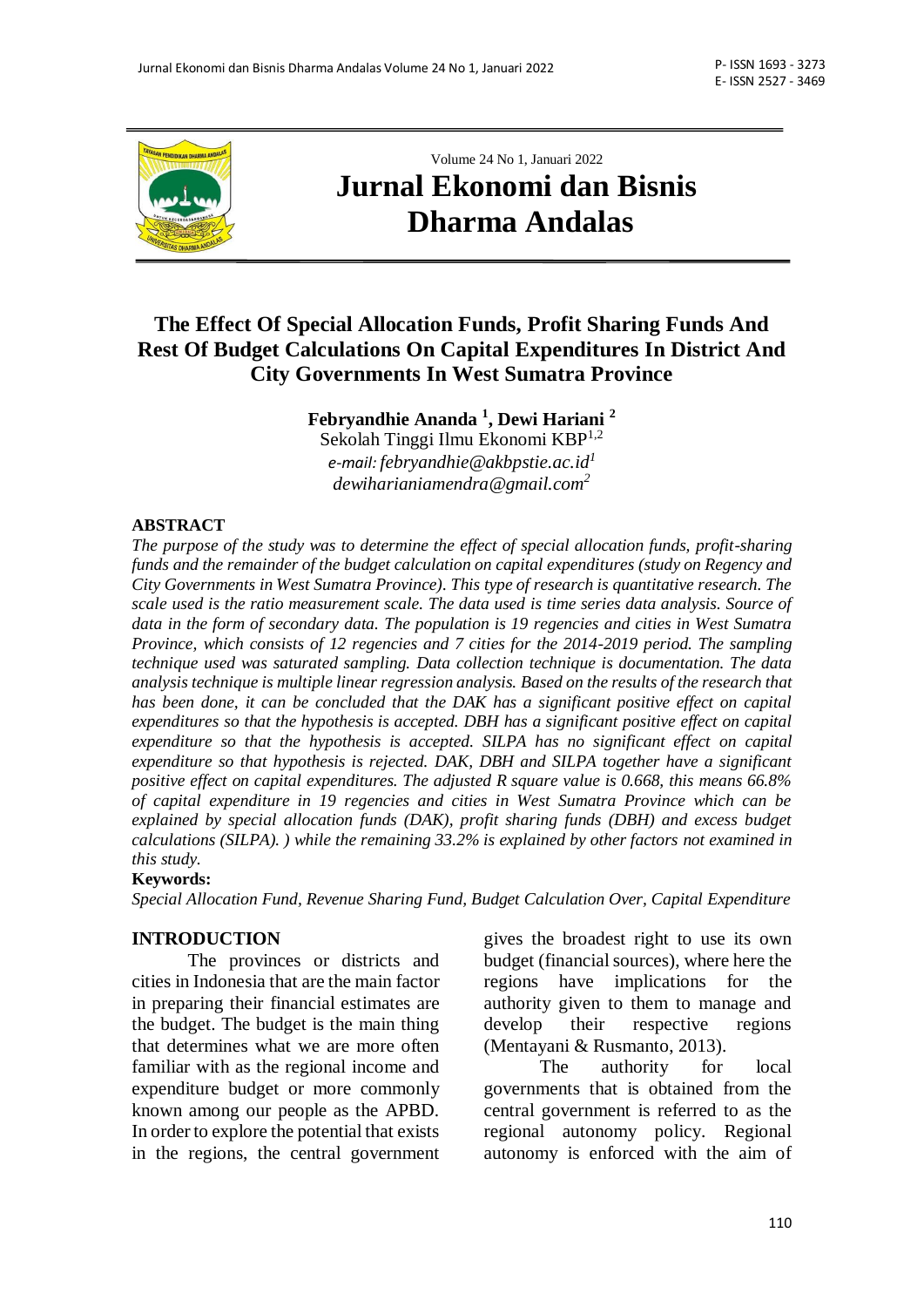accelerating economic growth and regional development, it is also useful for reducing the gaps that occur between communities and improving and improving the quality of public services to become more efficient (Muhammad Syukri & Hinaya, 2019). Regional autonomy provides opportunities for local governments to further develop regional potential.

The development of the potential for regional expenditure is carried out by meeting the needs of regional expenditures whose planning is carried out through the regional revenue budget (APBD), one of the components of which is capital expenditure. Capital expenditures describe budget expenditures used to acquire tangible assets and other assets, with benefits provided for more than one accounting period and also exceeding the lowest limit for the determination of fixed assets or other assets by the government (Minister of Finance Regulation (PMK) Number 91/PMK .06/2007).

according to Halim (2014) capital expenditures are included in regional expenditures used for the purchase and provision of tangible goods whose benefits are more than a year, which are used to build infrastructure and provide public facilities. according to Aditya & Maryono (2018) The grouping of capital expenditures includes direct expenditures from the government budget that can produce output in the form of fixed assets, where for the utilization of fixed assets produced can be used directly for public services, but there are also those used indirectly by the public or the community such as government office building. Based on the perspective of public policy, each annual budget for capital expenditure should be relatively larger because most of the capital expenditure is for public services.

The allocation of capital expenditures also sometimes experiences obstacles such as differences in the nominal prices that have been budgeted for capital expenditures that do not match / are not the same as the nominal real prices in the field, for example in the purchase of land, in addition, problems are often found in determining the specifications of the purchased fixed assets. such as the purchase of operational vehicles, or other assets. This is the cause of the unrealized capital expenditures properly, so that the allocation of capital expenditures is low (N. Sari et al., 2018). The following is a description of the capital expenditure value of Regency and City governments in West Sumatra from 2014 - 2019 in units of thousands of rupiah:

| able |  |
|------|--|
|------|--|

| <b>Capital Expenditure</b> |                |                |                |                |                |  |
|----------------------------|----------------|----------------|----------------|----------------|----------------|--|
| 2014                       | 2015           | 2016           | 2017           | 2018           | 2019           |  |
|                            |                |                |                |                |                |  |
| 153.139.990,00             | 161.073.310,92 | 192.813.122,00 | 270.015.747,00 | 229.920.478,00 | 288.083.137,00 |  |
| 183.618.751,74             | 264.546.590,31 | 265.428.155,99 | 270.434.562,31 | 241.664.354,41 | 246.373.488,44 |  |
| 175.647.660,62             | 251.482.269,52 | 277.846.773,62 | 313.680.549,81 | 343.359.974,12 | 421.946.874,42 |  |
| 191.360.605,00             | 174.180.411,29 | 252.966.503,00 | 233.117.427,00 | 254.780.324.00 | 275.666.023,00 |  |
| 202.289.753,66             | 210.056.212,00 | 306.540.211,37 | 367.120.206,95 | 305.425.405,90 | 357.048.704,47 |  |
| 157.967.854,42             | 176.591.156,39 | 234.016.497,15 | 184.936.891,01 | 138.329.076,09 | 165.096.902,65 |  |
| 193.092.373,45             | 193.334.659,07 | 286.299.604,83 | 263.065.434,07 | 382.045.523,79 | 345.676.029,99 |  |
| 214.569.785,78             | 277.118.287,02 | 283.996.331,00 | 256.914.361,73 | 285.974.782.24 | 406.780.290.79 |  |
|                            |                |                |                |                |                |  |

**Table 1 The Value of Capital Expenditures in Regency and City Governments West Sumatra Province Fiscal Year 2014 -2019 (Thousand Rupiah)**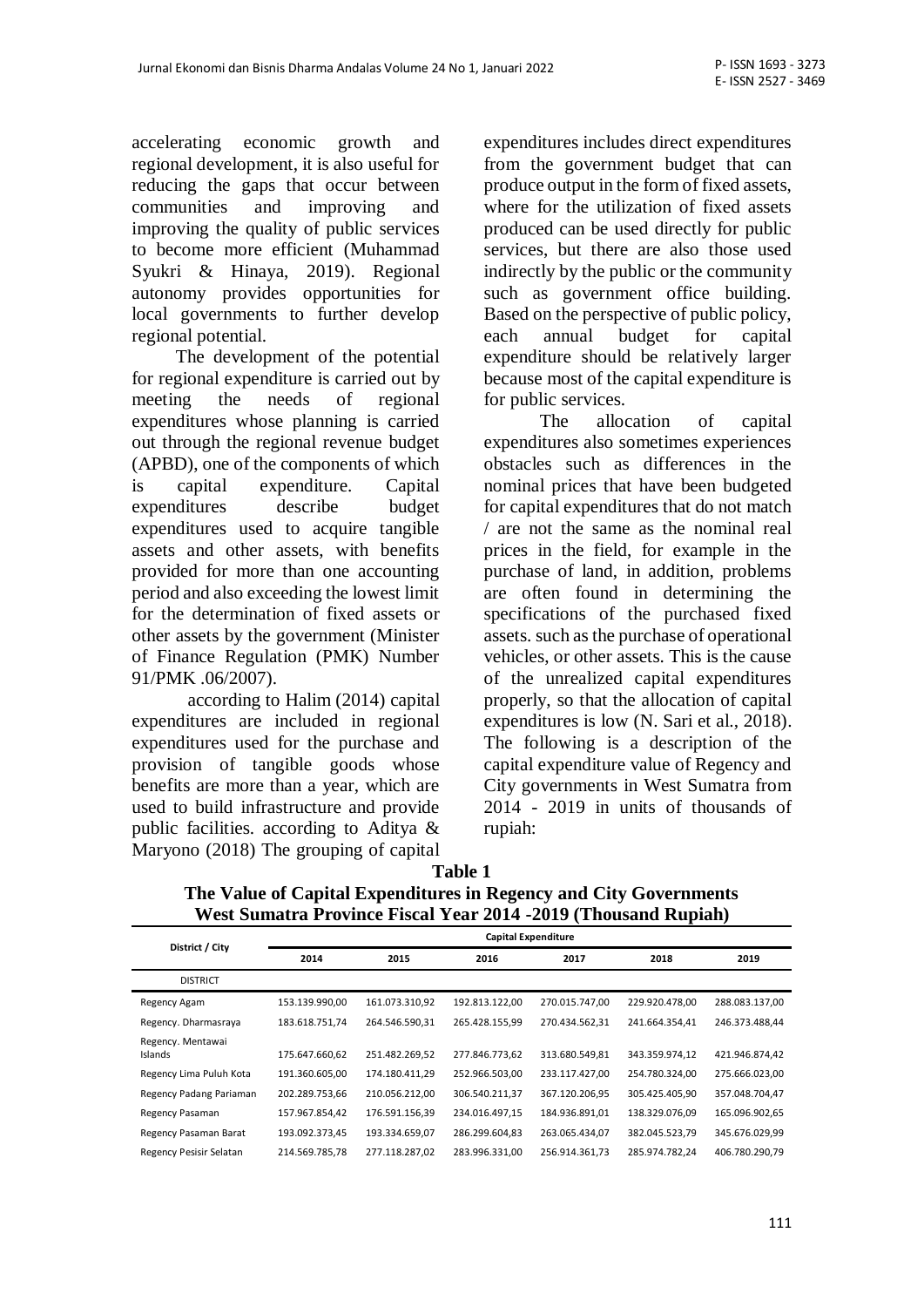|                                   | <b>Capital Expenditure</b> |                |                |                |                |                |  |
|-----------------------------------|----------------------------|----------------|----------------|----------------|----------------|----------------|--|
| District / City                   | 2014                       | 2015           | 2016           | 2017           | 2018           | 2019           |  |
| Regency Sijunjung                 | 144.579.544,21             | 167.695.075,40 | 243.956.925,77 | 189.756.100,00 | 209.583.898,33 | 212.104.528,43 |  |
| <b>Regency Solok</b>              | 175.926.481,72             | 179.309.289,67 | 205.316.599,06 | 204.616.665,89 | 189.207.852,41 | 214.435.154,52 |  |
| Regency Solok Selatan             | 183.842.571,98             | 215.458.902,30 | 233.649.779,50 | 230.734.913,89 | 238.322.318,64 | 158.753.785,24 |  |
| Regency Tanah Datar City          | 123.046.707,00             | 137.034.861,00 | 187.784.872,00 | 197.916.991,00 | 185.338.702,00 | 229.294.175,00 |  |
| Bukittinggi City                  | 76.551.550,64              | 69.174.912,58  | 80.926.569,09  | 113.994.191,85 | 251.923.630,00 | 303.249.283,52 |  |
| Padang City                       | 272.949.994,00             | 287.580.511,20 | 408.310.076,09 | 397.843.408,96 | 415.171.576,57 | 608.641.732,92 |  |
| Padang Panjang City               | 64.712.665,45              | 111.190.408,00 | 146.899.922,00 | 211.509.246,01 | 145.269.249,00 | 121.879.206,00 |  |
| Pariaman City                     | 127.563.060,43             | 170.191.189,29 | 178.374.780,97 | 153.293.150,20 | 197.217.061,86 | 176.255.655,20 |  |
| Payakumbuh City                   | 105.244.228,49             | 164.671.738,97 | 161.516.312,33 | 176.632.639,12 | 158.113.415,34 | 216.669.763,01 |  |
| Sawahlunto City                   | 88.084.914,07              | 135.443.678,88 | 132.832.856,00 | 122.405.870,00 | 132.185.554,00 | 118.689.542,00 |  |
| Solok City                        | 83.822.290,47              | 96.285.406,80  | 136.028.384,72 | 140.483.121,18 | 165.819.540,45 | 159.972.370,69 |  |
| Capital<br>Average<br>Expenditure | 153.579.514,90             | 181.179.940,56 | 221.868.646,13 | 226.235.340,95 | 235.244.879,85 | 264.558.770,91 |  |
| Progress Percentage               |                            | 17,97          | 22,46          | 1,97           | 3,98           | 12,46          |  |

Source: BPS Book of Financial Statistics of Provincial and Regency/City Governments in West Sumatra 2014-2019, processed by the author

Based on the data in table 1 it can be seen that the average allocation growththe value of capital expenditures for district/city governments from 2014 to 2019 in units of thousands of rupiah has not allocated capital expenditures in the regional revenue budget of up to 30%. In 2015 the realization of capital expenditure only reached 17.97% from 2014, in 2016 the percentage of capital expenditure realization increased to 22.46% from 2015, in 2017 the percentage of capital expenditure development decreased to 1.97% from 2015. 2016, and in 2018 the development of capital expenditure realization only reached 3.98% and increased in 2019 to reach 12.46%.

The allocation of capital expenditures made is used for the provision of fixed assets that have a form with a value of benefits generated exceeding 12 months which are used in the relevant government activities. Economic growth as well as the amount of regional income will have an impact or influence on the welfare of the community, where this is a way to show

the progress of a region. Furthermore, the welfare of the region concerned will be influenced by the amount of regional income, then the economic growth that occurs in the region and the progress of regional development, but not only that, special allocation funds and profit sharing funds included in the grouping of balancing funds also affect the progress of a region.

Fund The balance is obtained from the state budget revenue expenditure which is used for regions which are used to fund regional needs. Balancing funds are used to reduce the fiscal gap between the central government and regional governments, for economic development and improvement of regional progress and between regional governments (M. Syukri & Didiharyono, 2018). The following can be seen a comparison of the average value of special allocation funds with the average value of capital expenditures for district and city governments in West Sumatra Province for the period 2014 - 2019 in units of thousands of rupiah: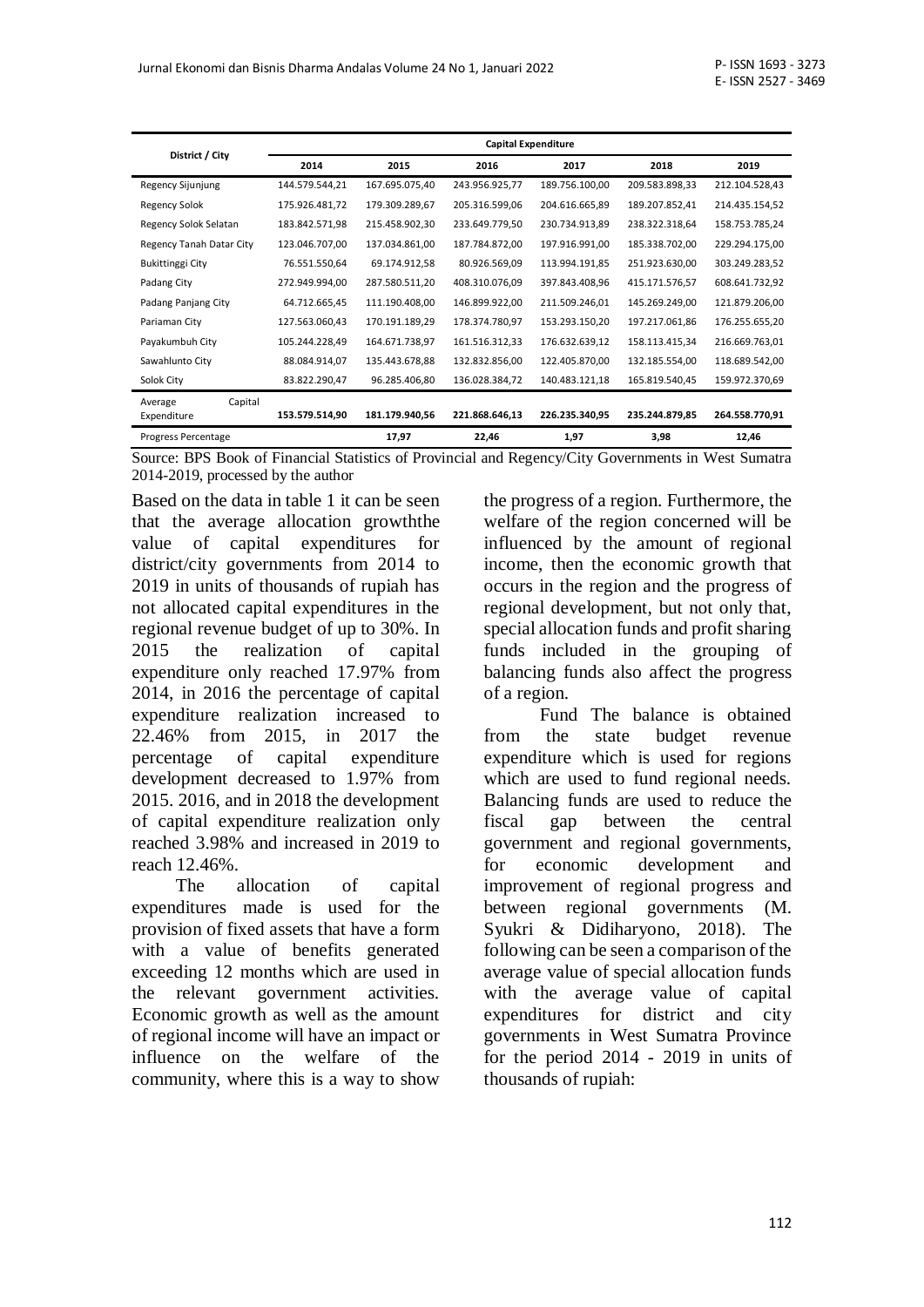### **Table 2 Comparison of the Average Value of the Special Allocation Fund (DAK) and Capital Expenditures in the Regency and City Governments of West Sumatra Province for the 2014-2019 Fiscal Year (Thousand Rupiah)**

| Year                             | 2014           | 2015           | 2016           | 2017           | 2018           | 2019           |
|----------------------------------|----------------|----------------|----------------|----------------|----------------|----------------|
| DAK average                      | 61.736.348.13  | 81.178.778.00  | 175.937.136.74 | 157.276.039.41 | 186.795.675.42 | 209.392.366.68 |
| % Development<br>average capital |                | 31.49          | 116.73         | $-10.61$       | 18.77          | 12,10          |
| expenditure                      | 153.579.514,90 | 181.179.940,56 | 221.868.646.13 | 226.235.340.95 | 235.244.879.85 | 264.558.770,91 |
| % Development                    |                | 17.97          | 22.46          | 1.97           | 3.98           | 12.46          |

Source: BPS Book of Financial Statistics of Provincial and Regency/City Governments in West Sumatra 2014-2019, processed by the author

Based on table 2 above, information is obtained that the average value of special allocation funds tends to increase and decrease the percentage of development which tends to be large every year compared to the percentage of average development of capital expenditures for the period 2014 to 2019,but From the percentage development of information obtained, it can be seen that the increase or decrease in the Special Allocation Fund does not have a significant effect on the magnitude of the increase and decrease in capital expenditures.

This situation is not in line with what it should be Juniawan & Suryantini (2018) said that when the value of the Special Allocation Fund (DAK) that has been allocated by the central government is greater, the provision and procurement of services and facilities for local governments will experience a large increase as well through regional capital expenditures.

Fund The Special Allocation of sources of funding comes from state budget revenues which are submitted to certain regions with the aim of providing assistance in financing activities of a special nature which are regional affairs and adjusted to the scale of national priorities (Law No. 33 of 2004). The purpose of the Special Allocation Fund is to finance basic needs which are basically national program activities in the fields of education, health, environment, public works, clean water, fisheries, government, sanitation, marine, agriculture, forestry, family planning, trade and infrastructure. Village (Halim, 2014).

The next factor that has an impact on the use of capital expenditure in an area is profit sharing funds. Revenuesharing funds are a potential source of income for each region for regional income and can also be used as funds that become the basic capital for local governments to obtain funds that can be used as development funds and can also be used for regional expenditure funds, but the source of the funds is not comes from Regional Original Income (Aditya & Maryono, 2018). According to law number 33 of 2004, the source of revenue-sharing funds comes from taxes obtained from the regional assets of the government concerned. Furthermore, in determining the profit-sharing funds obtained from natural resources in the local government, it is adjusted to the determination of the basis of calculation and the producing area. The distribution of profit-sharing funds is realized through revenues in the current fiscal year.

The following can be seen a comparison of the average value of profitsharing funds with the average value of district and city government capital expenditures in West Sumatra Province for the period 2014 - 2019 in units of thousands of rupiah: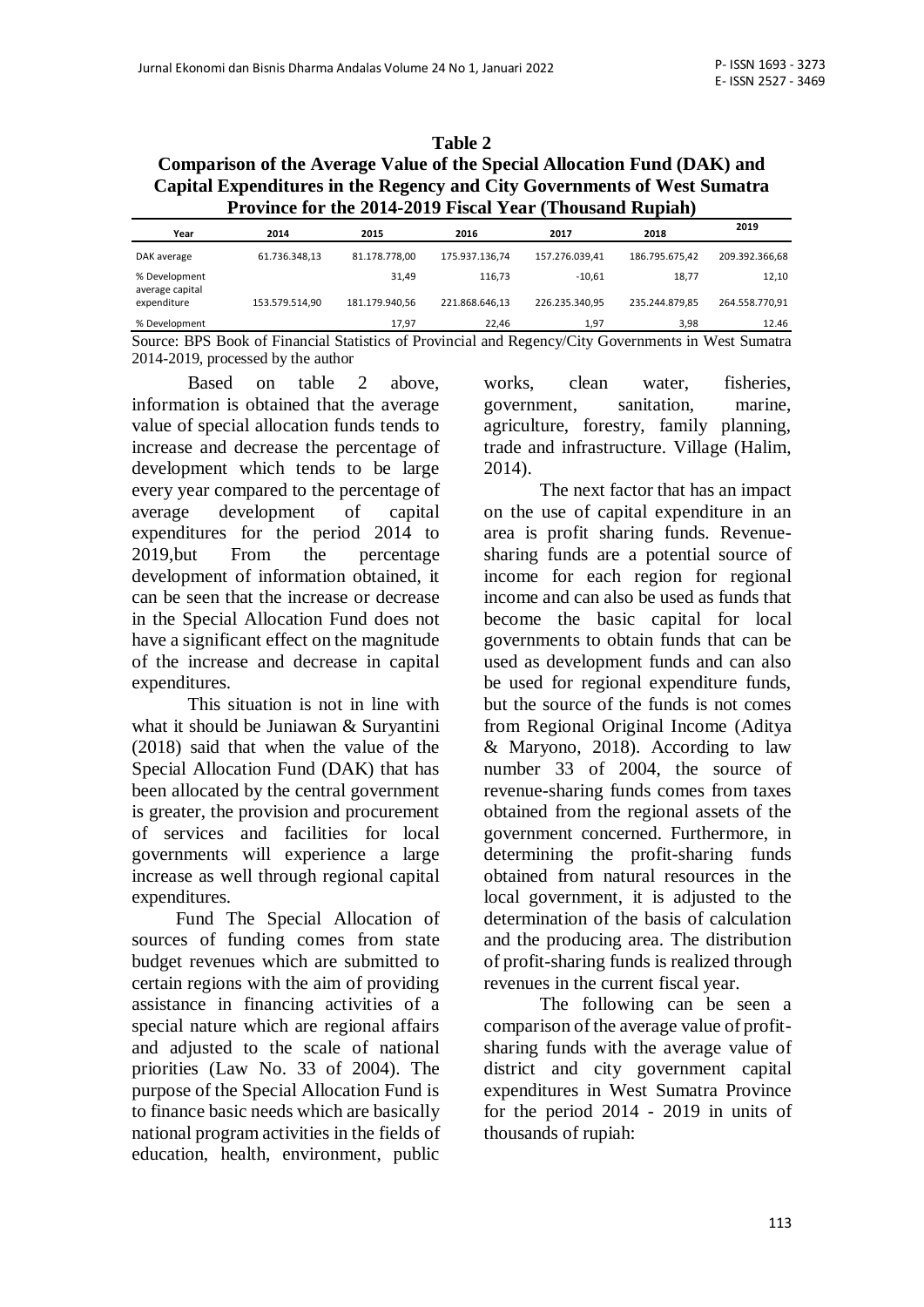### **Table 3 Comparison of the Average Value of Profit Sharing Funds (DBH) and Capital xpenditures In the Regency and City Governments of West Sumatra Province Fiscal Year 2014 -2019 (Thousand Rupiah)**

| Year                           | 2014           | 2015           | 2016           | 2017           | 2018           | 2019          |
|--------------------------------|----------------|----------------|----------------|----------------|----------------|---------------|
| average DBH                    | 22.502.042,84  | 18.466.102.59  | 19.752.230.02  | 18.446.265.97  | 20.439.990,39  | 20.212.953.95 |
| % Development                  |                | $-17.94$       | 6.96           | $-6.61$        | 10.81          | $-1,11$       |
| average capital<br>expenditure | 153.579.514,90 | 181.179.940,56 | 221.868.646,13 | 226.235.340.95 | 235.244.879.85 | 264.558.770.9 |
| % Development                  |                | 17.97          | 22.46          | 1.97           | 3,98           | 12.46         |

Source: BPS Book of Financial Statistics of Provincial and Regency/City Governments in West Sumatra 2014-2019, processed by the author

In 2018 the average profit-sharing percentage of development experienced a greater increase in spending by 10.81% with an average value of profit-sharing funds of Rp. 20,439,99.39 (thousand rupiah) compared to the percentage of development in the use of capital expenditure in 2018 of 3.98% with an average capital expenditure of Rp 235,244,879.85 (thousand rupiah). Furthermore, in 2019 the average profitsharing percentage of development experienced a large decline reaching - 1.11% with an average value of profitsharing funds of Rp. 20,212,953.95 (thousand rupiah) compared to the percentage of development in the use of capital expenditures in 2019 which experienced an increase of 12.46% with an average capital expenditure of IDR 264,558,770,

This situation contrary to conditions should Wandira (2013)said that regions that receive large revenuesharing funds will of course have large capital expenditures as well. This explains that the capital expenditure budgeted by a region is determined by the source of revenue sharing funds, so that one of the potential regional revenues is profit sharing funds because it can be used as one of the basic capital for regional development funds as well as to fulfill regional expenditures that are not comes from local revenue. How to determine the revenue sharing is done by giving a certain percentage, and the percentage is based on the district/city producing the revenue sharing funds, it is concluded that when there is an increase in the revenue sharing fund budget, it also has an impact on the allocation of capital expenditures,

The increase in the use of local government capital expenditure allocations can be influenced through the Remaining Budget Calculation (SiLPA). SiLPA is also able to influence the amount of budget allocation used to meet public expenditure needs in the form of capital expenditures(Rejeki et al., 2019). SiLPA is one of the markers that describes the efficiency of government spending, because SiLPA will be created if there is a surplus (difference) in the APBD and the formation of positive net financing, where revenue is greater than the component of financing expenditure (DGYA Sari et al., 2017).

SiLPA is the amount of cash as the remainder of the budget, on the other hand, the cash recorded in the final balance sheet is cash and cash equivalents owned by regional governments which are recorded due to budgetary or nonbudgetary activities. The SiLPA growth of a region can be used to assess budget performance. A high SiLPA value can cause both positive and negative effects for the region, the positive effect of SiLPA funds is in the form of reciprocity obtained by the Regional Government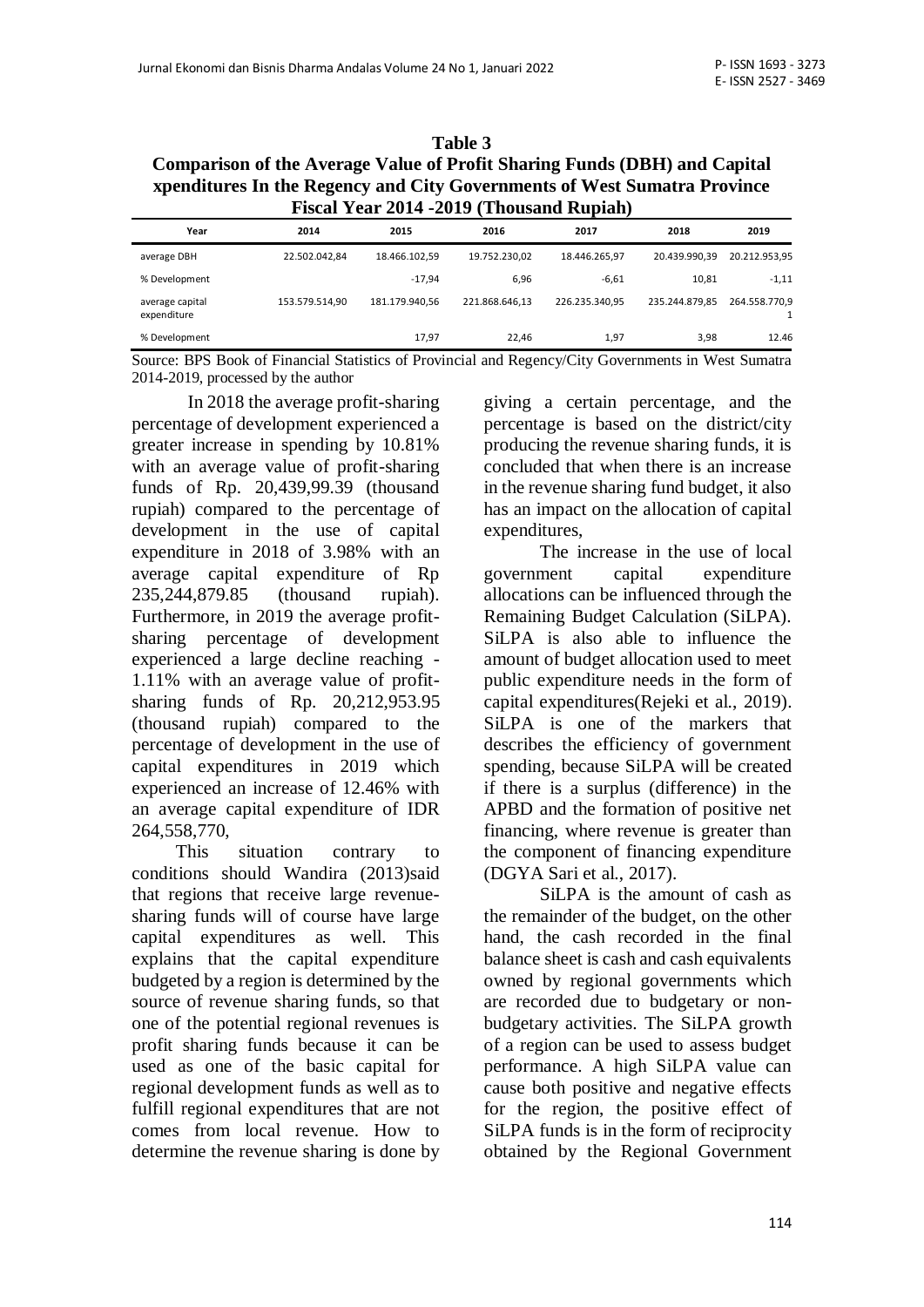from SiLPA which is placed in banking deposits in the form of demand deposits or in the form of interest income, but must be included in other accounts from income the original area that is legalized at the same time can be used to add to the budget used for the following year (Arifah, Noor, & Haryanto, 2019).

The following can be seen the comparison of the average value of the remaining over budget calculations with the average value of capital expenditures in Regency and City regional governments in West Sumatra Province from 2014 - 2019 in units of thousands of rupiah:

| <b>Comparison of the Average Value of FundsExcess of Budget Calculation and</b> |
|---------------------------------------------------------------------------------|
| Capital Expenditures in the Regency and City Governments of West Sumatra        |
| <b>Province Fiscal Year 2014 -2019 (Thousand Rupiah)</b>                        |

|                                | ----<br>-----------<br>------ |                |                |                |                |                |  |  |
|--------------------------------|-------------------------------|----------------|----------------|----------------|----------------|----------------|--|--|
| Year                           | 2014                          | 2015           | 2016           | 2017           | 2018           | 2019           |  |  |
| average SiLPA                  | 87.929.904,53                 | 106.596.995.96 | 129.627.564.53 | 79.089.755.43  | 65.588.601.20  | 51.487.381,12  |  |  |
| % Development                  |                               | 21,23          | 21.61          | $-38.99$       | $-17.07$       | $-21.50$       |  |  |
| average capital<br>expenditure | 153.579.514,90                | 181.179.940.56 | 221.868.646.13 | 226.235.340.95 | 235.244.879.85 | 264.558.770.91 |  |  |
| % Development                  |                               | 17,97          | 22.46          | 1,97           | 3,98           | 12.46          |  |  |

Source: BPS Book of Financial Statistics of Provincial and Regency/City Governments in West Sumatra 2014-2019, processed by the author

Based on table 4, it is obtained information on the average remaining value of the calculation of the percentage of the development budget that tends to be stable, increasing from 2015-2016, but experiencing a decrease in 2017 to 2019. Based on the dataThis can be explained even though the percentage of development has changed, increasing or decreasing, on average, districts and cities in West Sumatra Province still have fundsthe remainder of the annual budget calculation, while for capital expenditure, it can be seen from thedevelopment percentage,the increase that occurs is not too large every year for the period 2015 to 2019.This can explain that an increase or decrease in remaining more calculationsthe budget does not have a significant impact on the magnitude of the increase and decrease in capital expenditures.

statecontrary to the conditions it should be Kusnandar & Siswantoro (2012)concludes that the remaining excess of the previous year's budget calculations greatly influences the next year's expenditure allocation. Most of the remaining amount over the budget calculation will be donated to direct expenditures that are directly related to the needs of the community or what we call capital expenditures. The capital expenditure includes infrastructure expenditure, asset procurement and others, and also includes indirect expenditure, the use of which is not directly related to what is needed by the community.

Based on the explanation that has been described,So this research will focus on to examine the effect of special allocation funds, profit-sharing funds, and the remainder of the budget calculation on capital expenditures for district and city governments in the province of West Sumatra for the period 2014 - 2019. Through this study, researchers wanted to determine the effect of each variable partially or jointly - the same for capital expenditures.

#### **RESEARCH METHODOLOGY Types of research**

The type of research used is quantitative research.Sugiyono (2014)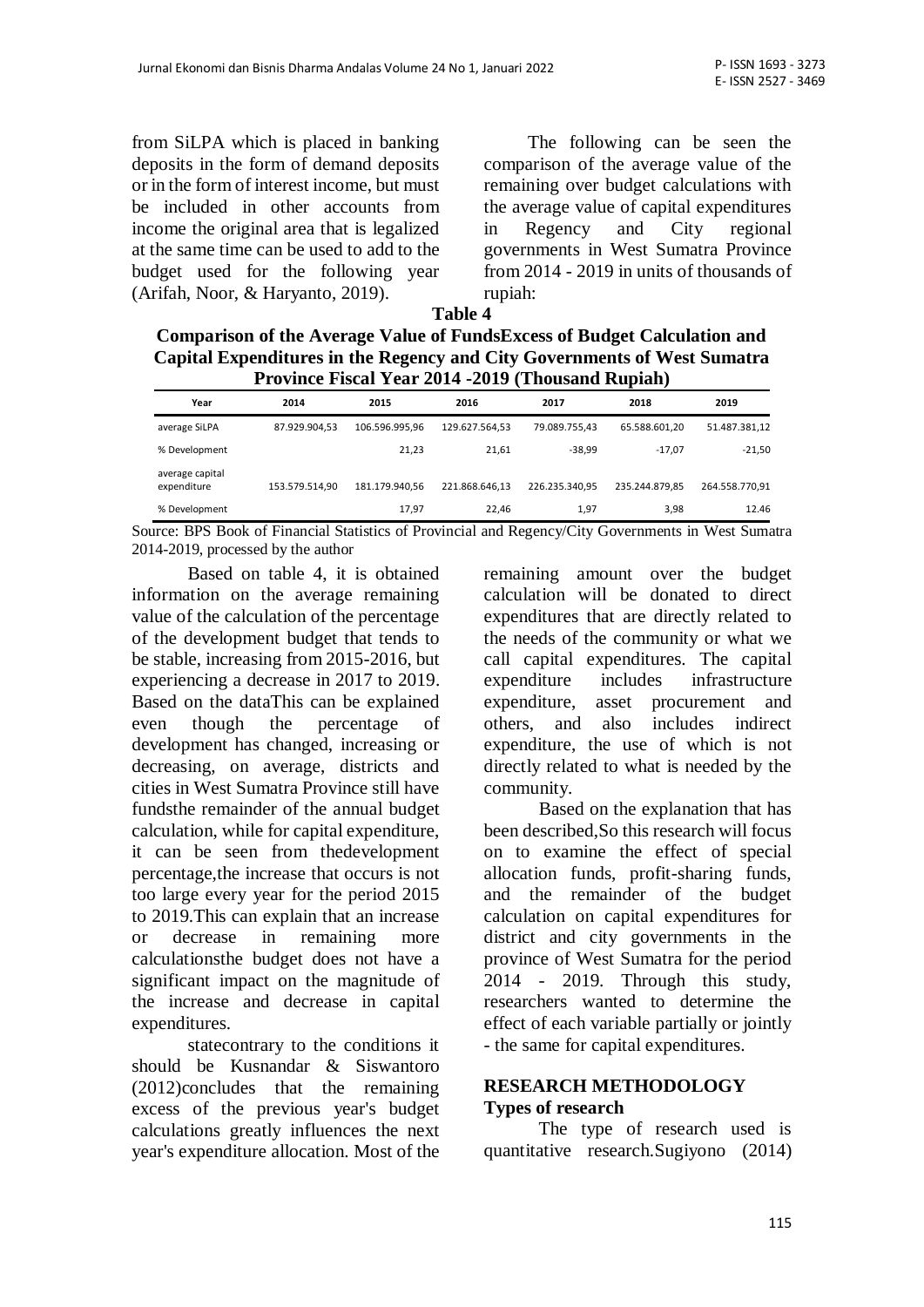said quantitative research is used to examine a certain population/sample, then data is collected through instruments, where the data analyst is quantitative, the purpose of this analysis is to fulfill the proposed hypothesis. Furthermore, this research is used to test the hypothesis. In general, this study explains the phenomenon through the relationship between variables obtained from the facts (Indriantoro & Bambang Supomo, 1999).

### **Data Types and Sources**

The scale used is the ratio measurement scale. The ratio scale is used to correct the lack of a variable starting point on an interval scale, is a ratio scale that has an absolute zero point as opposed to an arbitrary one, with a significant measurement point (Ibrahim, 2003). Ratio scale is a scale that is intended to view the measurement results, which can be ordered, have a certain distance and can be compared.

The information used in this research is interpreted by using time series data analysis. Time series information is information collected from the same unit of observation in different periods of time. Next is time series information, namely data that is collected, recorded or observed in succession. Next to measure it using IBM SPSS Statistics 21 for Windows.

The information in this research has sources of information in the form of secondary information.(Sugiyono, 2014) said secondary information is information whose sources of information cannot directly share the necessary information with information gatherers. In this research, information is obtained from the website [www.bps.go.id,](http://www.bps.go.id/) Central BPS West Sumatra as well as [http://sumbar.bps.go.id/publication.](http://sumbar.bps.go.id/publication) by referring to the data sources that have been obtained from the financial statements along with the realizations contained in the regional government for the period  $2014 - 2019$ , which consists of special allocation funds, profit sharing funds, the remaining over budget calculations and capital expenditures.

## **Population and Sample**

The object of this study are 19 regencies and cities in West Sumatra Province consisting of 12 regencies and 7 cities. Sugiyono (2014) The population is a generalization area consisting of objects/subjects that have certain qualities and characteristics set by the observer to be investigated and conclusions drawn. The population used in this research is 19 regencies and cities in West Sumatra Province, which consists of 12 regencies and 7 cities as well as reports on the realization of district and city revenue and expenditure budgets and APBD realizations found in local governments for the period 2014 - 2019.The sample is part of a number that has characteristics that are understood by the population (Sugiyono, 2014). The sampling procedure uses saturated sampling. Saturated sampling is the procedure for determining the sample if all members of the population are used as samples (Sugiyono, 2014). The sample of this study uses the entire population as an illustration, namely 19 regencies and cities in West Sumatra Province, which consists of 12 regencies and 7 cities.

#### **Data collection technique**

The method of collecting information used is documentation. For Sugiyono (2014) Documentation is a method used to obtain information and data in the form of books, archives, documents, written numbers and photos in the form of reports and explanations that can support research. The documentation used in this study includes the Financial Statistics report of the Provincial and District and City Governments of West Sumatra for the 2014-2019 period.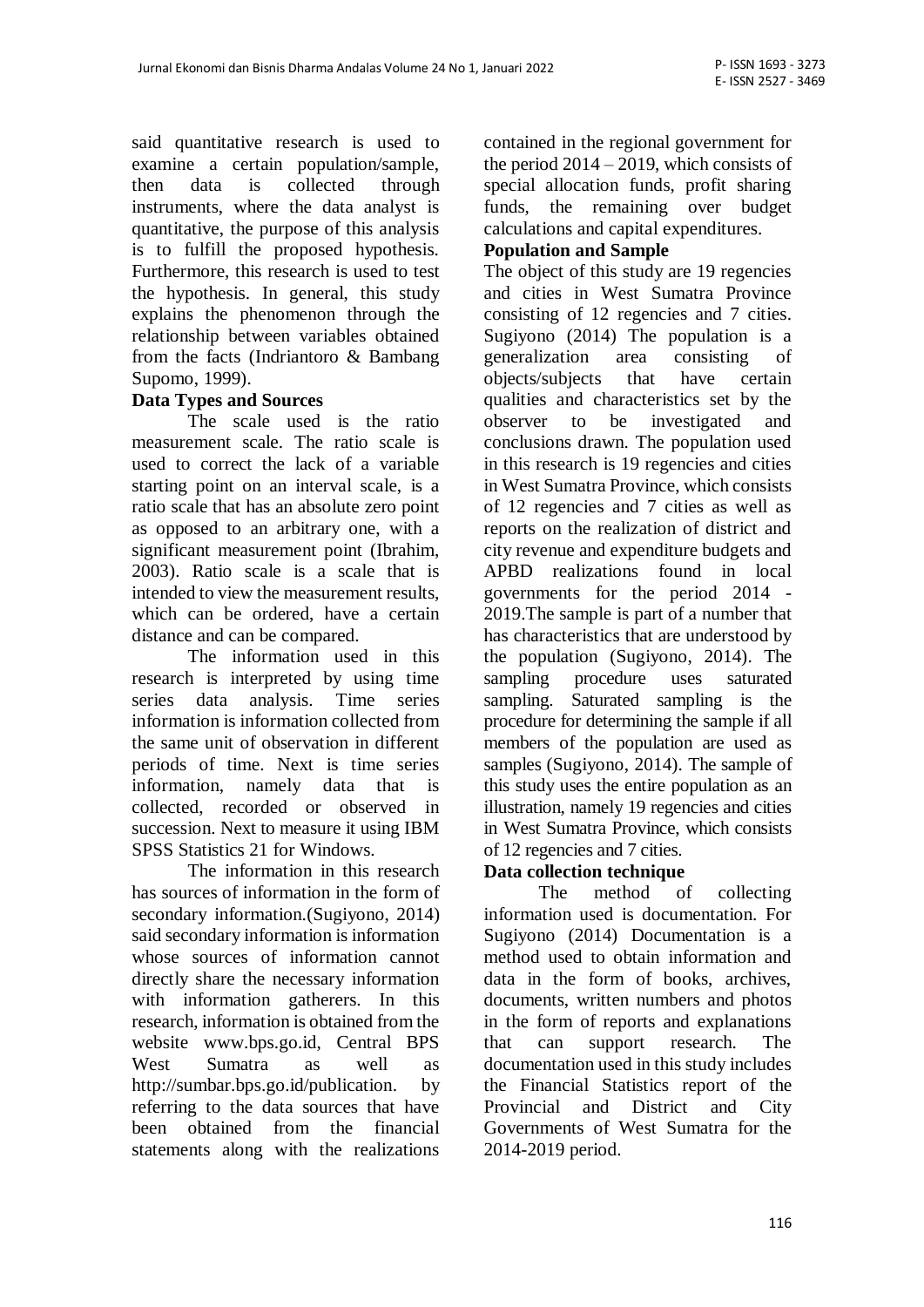## **Data analysis technique Classic assumption test**

1. Normality Test

In this test uji normality intended to study the regression model in this study has residuals that have been normally distributed or close to normal. A regression model is declared good if the residual value is normally distributed or close to normal (Kurniawan, 2014). Normality testing was carried out using the One Sample Kolmogrov – Smirnov Test. This statistical test tool is intended to see whether the data is normally distributed or not. Normally a data can be determined with the asymp sig (2 tailed) value generated in the test that must be  $>$  alpha 0.05 (Ghozali, 2011).

2. Multicollinearity Test

The multicollinearity test is intended to understand whether the regression model in this research is an independent variable or the independent variable has no correlation or relationship. This regression model is declared good if the independent variable or the independent variable has no correlation. This testing method can be identified through the tolerance value and variance inflammatory factor (VIF). If the value of the variance inflammatory factor (VIF) is not more than 10 and the tolerance value is not less than 0.1 so that this model can be declared independent or free from multicollinearity, the VIF continues to be large, the lower the tolerance value (Kurniawan, 2014).

3. Heteroscedasticity Test

Heteroscedasticity test is a test that is intended to test whether a regression model has a comparison between the variance of one residual and the residual of another observation. The regression model is declared good if it already has criteria and requirements,

namely if the data does not contain heteroscedasticity or there is an equation of variance or it is called homoscedasticity (Kurniawan, 2014). according to Ghozali (2011) Heteroscedasticity test method with glejser was carried out to regress the absolute value of the residual on the independent variable. If there is an independent variable that will statistically significantly affect the dependent variable, there will be an indication of the formation of heteroscedasticity. Where the significance probability value obtained is above the 5% confidence level. So this regression model can be concluded that there is no heteroscedasticity.

### **Hypothesis testing**

### **1. t test**

The t-test is intended to identify whether the independent variable or the independent variable partially (individually) has an effect on the dependent variable or the dependent variable. Assuming that is, if it is significant tcount that can be seen from the regression analysis displays a small value of  $\alpha$  = 5%, meaning that the independent variable has an effect on the dependent variable. The criteria to ensure the decision of the hypothesis is to compare tcount with ttable, as follows:

- 1. If tcount  $\lt$  ttable at  $> 0.05$  then H0 is accepted and Ha is rejected. If H0 is accepted, it means that the independent variable has no significant effect on the dependent variable.
- 2. If tcount  $>$  ttable at  $< 0.05$  then H0 is rejected and Ha is accepted. If H0 is rejected, it means that the independent variable has a significant effect on the dependent variable.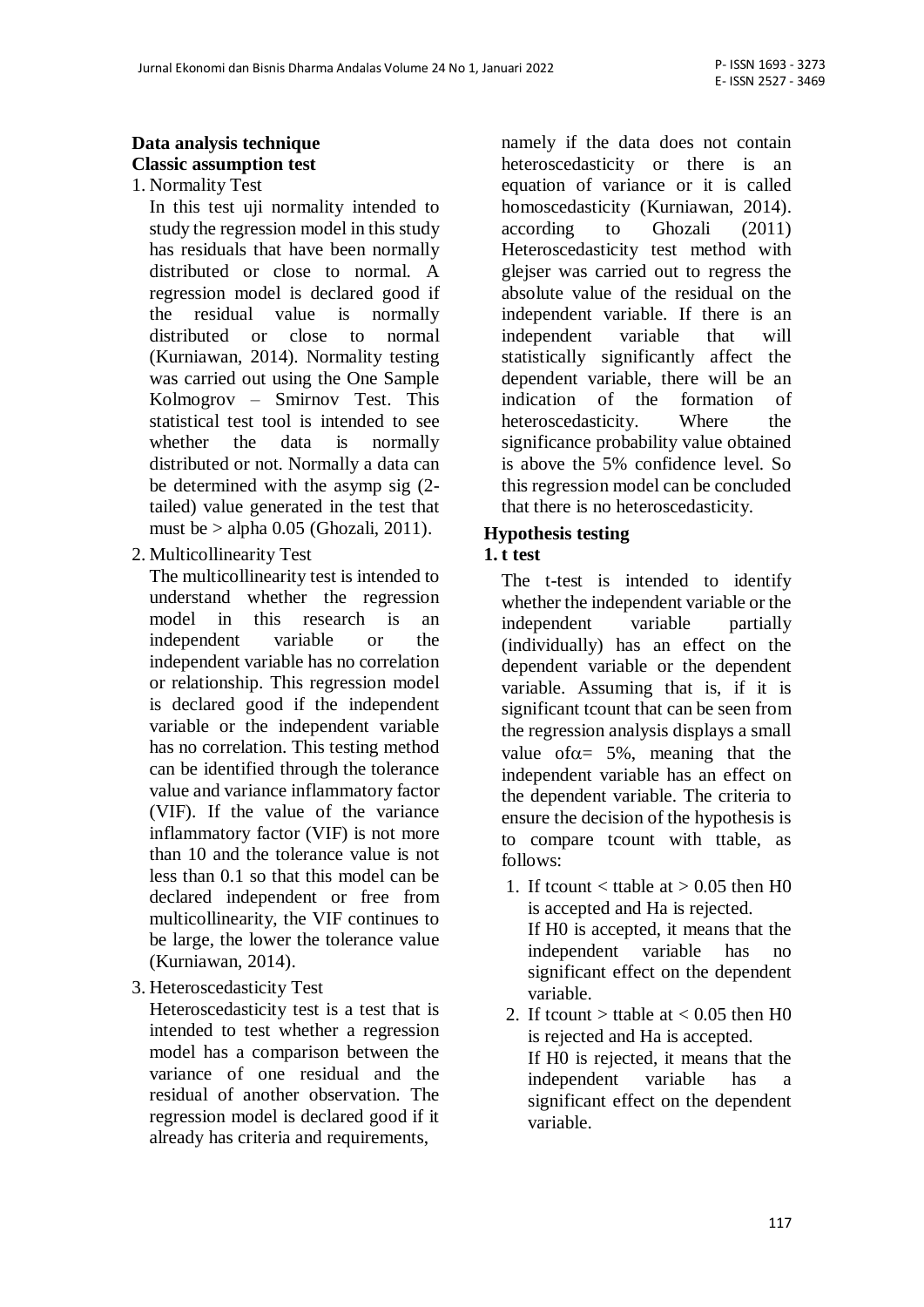## **2. F Uji test**

The F test is intended to find out whether the independent variables together (simultaneously) have a significant effect or influence on the dependent variable. Testing with the F test is to compare Fcount with Ftable at ( $\alpha$ ) = 5% (0.05). If the calculation results show:

1. Frount > Ftable,  $\lt$  0.05 then H0 is rejected and Ha is accepted.

This means that two or more independent variables simultaneously (together) have a significant effect on the dependent (bound) variable.

2. Frount < Ftable,  $> 0.05$  then H0 is accepted and Ha is rejected. This means that two or more independent variables simultaneously (together) have no significant effect on the dependent variable.

### **3. Determination Test**

The coefficient of determination is a factor that gets attention in the analysis. The coefficient of determination is intended to see how much the independent variable can explain the dependent variable. The writing is expressed as a percentage (%). The coefficient of determination is divided into two parts, namely the usual coefficient of determination (R Square) and the adjusted coefficient of determination (Adjusted R Square).

Nugroho (2005) say by using an adjusted R square or written Adjusted R square for linear regression to find out the coefficient of determination, to align it with the number of independent variables used, where if the independent variable is 1 (one) then R square is used and if it has exceeded 1 (one) using adjusted R square.

### **Multiple Linear Regression Test**

Multiple linear regression analysis is used to predict the increase or decrease in the dependent variable, this occurs when two or more independent variables are manipulated by increasing or decreasing their value. The use of multiple linear regression analysis is intended to see the effect between the independent and dependent variables (Sugiyono, 2014). Where the formula used is as follows (Kurniawan, 2014):

 $Y = a + b1$  it  $X1$  it  $+ b2$  it  $X2$  it  $+ b3$  it  $X3it+e$ 

Where:

Y : Capital expenditure

a : Constant

b1, b2, b3: Variable regression coefficient

X1 : Fund special allocation

X2 : Fund profit sharing

X3 : Excess of Budget Calculation

e : Confounding Variables

#### **RESULTS AND DISCUSSION Classic assumption test**

#### **1. Uji Normality**

Normally a data can be determined with the asymp sig (2 tailed) value generated in the test that must be  $>$  alpha 0.05 (Ghozali, 2011).

### **Table 5**

#### **Normality Test Results One-Sample Kolmogorov-Smirnov Test**

|                                  |         |           | <b>Standardized</b><br>Residual |
|----------------------------------|---------|-----------|---------------------------------|
| N                                |         |           | 1144                            |
|                                  |         | Mean      | .0000000                        |
| Normal Parameters <sup>a,b</sup> |         | Std.      | 49939080.19                     |
|                                  |         | Deviation |                                 |
| Most                             | Extreme | Absolute  | .107                            |
| <b>Differences</b>               |         | Positive  | .107                            |
|                                  |         | Negative  | $-.077$                         |
| Kolmogorov-Smirnov Z             |         |           | 1.148                           |
| Asymp. Sig. (2-tailed)           |         |           | .144                            |

a. Test distribution is Normal

b. Calculated from data

Source: Secondary Data Processing Results, 2021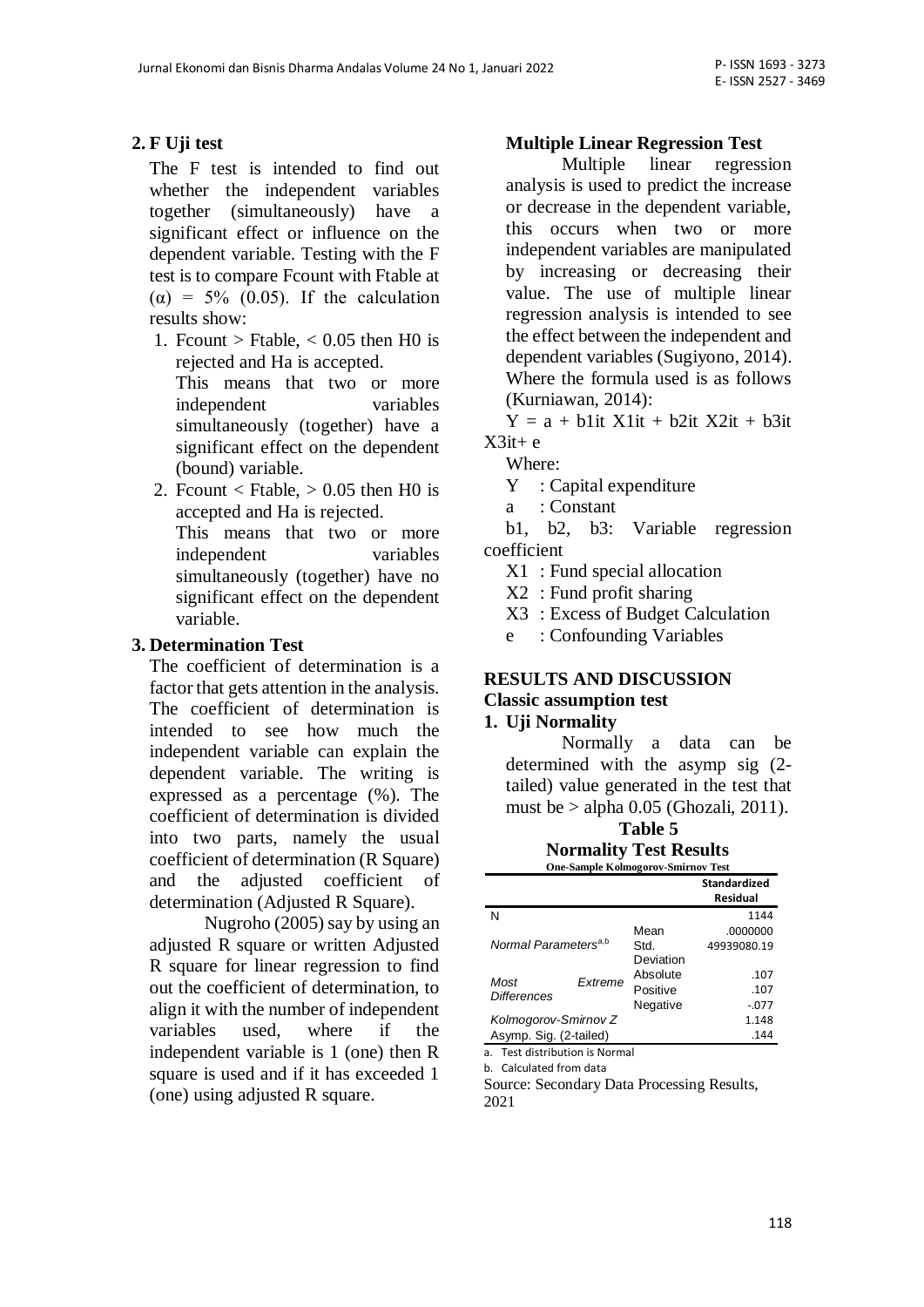From the table it can be seen that the Asym value. Sig (2-tailed) of 0.144. This shows that the significance value is greater than  $0.05$  (0.144  $> 0.05$ ), so the residual value in this study is concluded to be normally distributed. So, overall it can be concluded that the data in this study are normally distributed.

#### 2. **Multicollinearity Test**

In this analysis, the tolerance value and VIF value for each variable are obtained as follows:

**Table 6**

## **Multicollinearity Test Results**

| Model |                                            | <b>Collinearity Statistics</b> |       |  |  |
|-------|--------------------------------------------|--------------------------------|-------|--|--|
|       |                                            | <b>Tolerance</b>               | VIF   |  |  |
|       | (Constant)                                 |                                |       |  |  |
| 1     | Special Allocation Fund (DAK)              | ,923                           | 1,084 |  |  |
|       | Revenue Sharing Fund (DBH)                 | .804                           | 1,244 |  |  |
|       | Remaining Budget Calculation<br>(SiLPA)    | ,823                           | 1,215 |  |  |
|       | a. Denendent Variable: Canital Expenditure |                                |       |  |  |

*a. Dependent Variable: Capital Expenditure*

Source: Secondary Data Processing Results, 2021

From the results of the analysis, obtained three independent variables (independent) in this study the VIF value is not more than 10 and the tolerance is not less than 0.1. This means that there is no multicollinearity between the independent variables. Thus, it can be concluded that the independent variables are in the form ofSpecial Allocation Funds (DAK), Profit Sharing Funds (DBH) and the remainder of the budget calculation (SiLPA) meets the requirements of the classical assumption of multicollinearity.

#### 3. **Heteroscedasticity Test**

From the results of the heteroscedasticity test that was tried on this research, it was obtained as shown in Table 7 below:

| Table 7                                |  |
|----------------------------------------|--|
| <b>Heteroscedasticity Test Results</b> |  |

| Coefficients <sup>a</sup>                            |                                      |               |                                            |          |      |  |  |
|------------------------------------------------------|--------------------------------------|---------------|--------------------------------------------|----------|------|--|--|
| Model                                                | Unstandarized<br><b>Coefficients</b> |               | <b>Standardized</b><br><b>Coefficients</b> | t        | Sig. |  |  |
|                                                      | B                                    | Std.<br>Error | <b>Beta</b>                                |          |      |  |  |
| 1 (Constant)                                         | 23383849,<br>299                     | 4.223         |                                            | 2,718    | .008 |  |  |
| Special<br>Allocation<br>Fund<br>(DAK)               | .067                                 | ,038          | ,171                                       | 1,783    | ,077 |  |  |
| Revenue<br>Sharing<br>Fund<br>(DBH)                  | ,429                                 | ,290          | ,152                                       | 1,480    | .142 |  |  |
| Remaining<br><b>Budget</b><br>Calculation<br>(SiLPA) | $-.066$                              | .063          | $-.105$                                    | $-1,038$ | .302 |  |  |

Source: Secondary Data Processing Results, 2021

From the results of the analysis obtained three independent variables (independent) in the form ofSpecial Allocation Funds (DAK), Profit Sharing Funds (DBH) and the remainder of the budget calculation (SILPA) in this research the significance value is  $> 0.05$  until it is concluded that the regression model does not have heteroscedasticity as stated (Ghozali, 2011:143).

## **4. Hypothesis Test Results**

**t test** 

The t-test is intended to identify whether the independent variable or the independent variable partially (individually) has an effect on the dependent variable and the dependent variable. The criteria for determining the correctness of the hypothesis decision is to compare  $t_{\text{count}}$ with t<sub>table</sub>, as follows If  $t_{\text{coun}}t > t_{\text{table}}$  at  $<$  $0.05$  then  $H_0$  is rejected and Ha is accepted. If  $H_0$  is rejected, it means that the independent variable has a significant effect on the dependent variable. At degrees of freedom  $(df) =$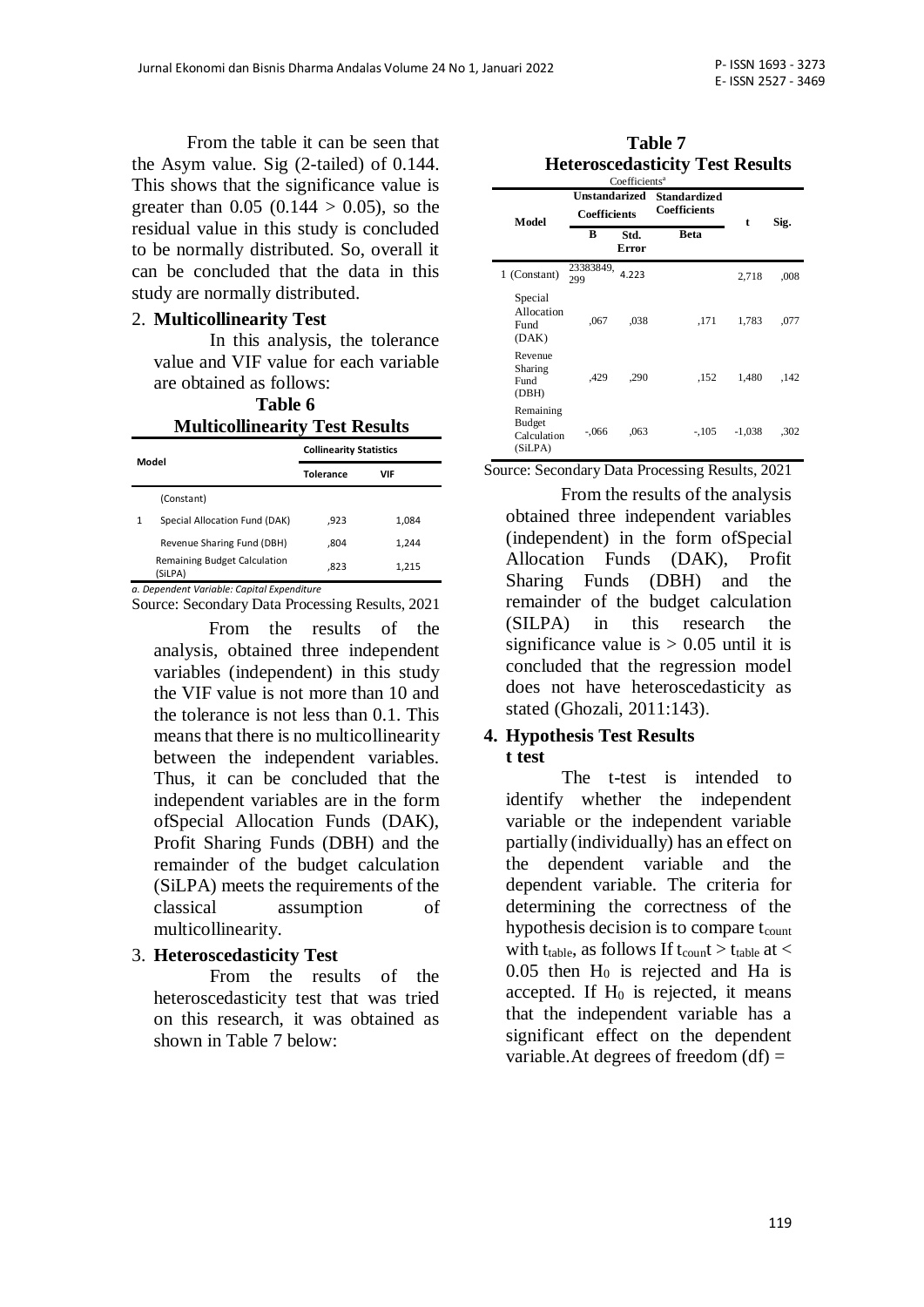$nk = 114-4 = 110$ , where  $n = number$ of samples,  $k =$  number of variables. the value of t table at the 0.05

significance level of confidence is 1.982. The results of data processing can be seen as follows:

|                                         | <b>Unstandarized</b>     | <b>Partial Hypothesis Test Results (t Test)</b><br><b>Standardized</b><br><b>Coefficients</b> |             |        |      |
|-----------------------------------------|--------------------------|-----------------------------------------------------------------------------------------------|-------------|--------|------|
| Model                                   | <b>Coefficients</b><br>В | <b>Std. Error</b>                                                                             | <b>Beta</b> | t      | Sig. |
| (Constant)                              | 52723575.59              | 12917749.428                                                                                  |             | 4.081  | ,000 |
| Allocation<br>Fund<br>Special<br>(DAK)  | .641                     | ,057                                                                                          | ,638        | 11.302 | ,000 |
| Revenue Sharing Fund (DBH)              | 2.821                    | ,435                                                                                          | ,392        | 6.484  | ,000 |
| Remaining Budget Calculation<br>(SiLPA) | ,134                     | ,095                                                                                          | ,084        | 1.408  | ,162 |

**Table 8**

*Source: Secondary Data Processing Results, 2021*

#### **a. Influence Special Allocation Fund (DAK) for Capital Expenditure**

Based on table 8 can be shown the regression coefficient Special Allocation Fund (DAK) positive slope of 0.641 with  $t_{\text{count}} = 11.302 >$  $t_{table}$  = 1.982 and a significance value of  $0.000$  (sig  $< 0.05$ ). Based on the above analysis, it is concluded thatSpecial Allocation Fund (DAK) significant positive effect on capital expenditure in 19 districts and cities in West Sumatra Province so that the hypothesis is accepted.

#### **b. Influence Revenue Sharing Fund (DBH) Against Capital Expenditure**

Based on table 8, it can be explained that the regression coefficientRevenue Sharing Fund (DBH) positive slope of 2.821 with  $t_{\text{count}} = 6.484 > t_{\text{table}} = 1.982$  and a significance value of  $0.000$  (sig  $\lt$ 0.05). Based on the above analysis it is concluded thatRevenue Sharing Fund (DBH) significant positive effect on capital expenditure in 19 districts and cities in West Sumatra Province so that the hypothesis is accepted.

#### **c. Influence Excess of Budget Calculation (SILPA) Against Capital Expenditure**

Based on table 8, it can be explained that the regression coefficientExcess of Budget Calculation (SiLPA) positive slope of 0.134 with  $t_{\text{count}} = 1.408 < t_{\text{table}} =$ 1.982 and a significance value of  $0.162$  (sig  $> 0.05$ ). Based on the above analysis it is concluded that Excess of Budget Calculation (SiLPA) no significant effect on capital expenditure in 19 districts and cities in West Sumatra Province so that the hypothesis is rejected.

#### **f Uji test**

The F test is intended to see whether the independent variables together (simultaneously) have a significant effect or effect on the dependent variable. Testing with the F test is to compare  $F_{\text{count}}$  with  $F_{\text{table}}$  at ( $\alpha$ ) = 5% (0.05). If the calculation results show  $F_{\text{count}} > F_{\text{table}} < 0.05$  then  $H<sub>0</sub>$  is rejected and Ha is accepted. This means that two or more independent variables simultaneously (together) have a significant effect on the dependent variable.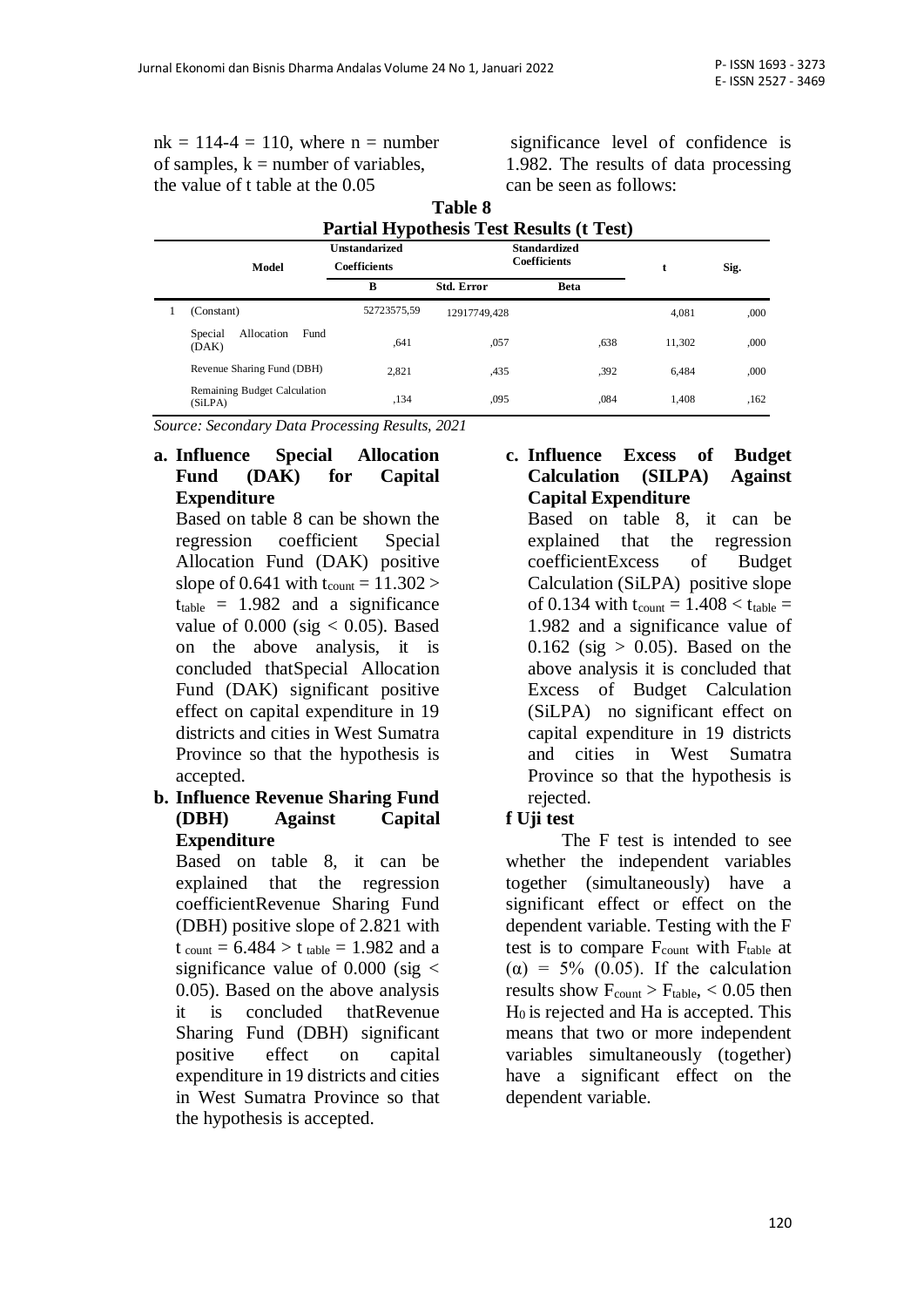At degrees of freedom 1 (df1)  $=$ number of variables  $-1 = 4-1 = 3$ , and degrees of freedom  $2 (df2) = nk = 114$ - $4 = 110$ , where n = number of samples,  $k =$  number of variables, the value of f table in the 0.05 significance level of confidence is 2.687

## **Table 9 Simultaneous Hypothesis Test Results (Test F)**

**ANOVA<sup>a</sup>**

| Model |            | Sum of Squares       | df  | <b>Mean Square</b>   |        | Sig.  |
|-------|------------|----------------------|-----|----------------------|--------|-------|
|       | Regression | 588916721934958000,0 |     | 196305573978319300   | 76.624 | ,000b |
|       | Residual   | 281812025526948400,0 | 110 | 2561927504790440,000 |        |       |
|       | Total      | 870728747461906000,0 | 113 |                      |        |       |

a. Capital Expenditure

b. Excess Budget Calculation (SiLPA), Special Allocation Fund (DAK), Revenue Sharing Fund (DBH)

Source: Secondary Data Processing Results, 2021

Based on table 9 the value of the  $F_{table}$  at the 0.05 significance level of confidence is 2.687, thus  $F_{\text{count}} =$ 76.624 > F  $_{table}$  = 2.687 with a significance level of 0.000 because the probability of significance is much smaller than sig  $< 0.05$ , so it can be stated that Special Allocation Funds (DAK), Profit Sharing Funds (DBH) and the remainder of the budget calculation (SiLPA) together have a significant positive effect on capital expenditure in 19 districts and cities in West Sumatra Province.

#### **Determination Test**

The coefficient of determination is intended to determine how much the independent variable can explain the dependent variable. Nugroho (2005:51) say using an adjusted R square or written Adjusted R square for linear regression to see the coefficient of determination, in order to align with the number of independent variables used, where if the independent variable is 1 (one) to use R square and if it exceeds 1 (one) using adjusted R square. Based on the data estimation process that has been tried to do until a summary of the test results is obtained as shown in Table 10 below:

| Table 10                          |  |  |  |  |
|-----------------------------------|--|--|--|--|
| <b>Determination Test Results</b> |  |  |  |  |
| $M = -1 - 1$ Constructions        |  |  |  |  |

| Model Summary |       |                 |               |                                                                      |  |  |
|---------------|-------|-----------------|---------------|----------------------------------------------------------------------|--|--|
| Mode          | R     | <b>R</b> Square | <b>Square</b> | Adjusted R Std. Error of<br>the Estimate                             |  |  |
|               | .822a | .676            | .668          | 50615486.8                                                           |  |  |
|               |       |                 |               | Bacolistans : Europe, Burdert Calculation (CitBA), Constal Allacatio |  |  |

a. Predictors : Excess Budget Calculation (SiLPA), Special Allocation Fund (DAK), Revenue Sharing Fund (DBH)

b. Dependent : Capital Expenditure

Source: Secondary Data Processing Results, 2021

Based on table 10 above, it can be explained that the adjusted R square value is 0.668, this means 66.8% of capital expenditure in 19 regencies and cities in West Sumatra Province which can be described bySpecial Allocation Funds (DAK), Profit Sharing Funds (DBH) and the remainder of the budget calculation (SiLPA) while the remaining 33.2% is explained by other factors not examined in this study.

#### **Results Multiple Linear Regression Test**

From the results of data processing that has been tried to do, a summary of the test results is obtained as shown in table 11 below: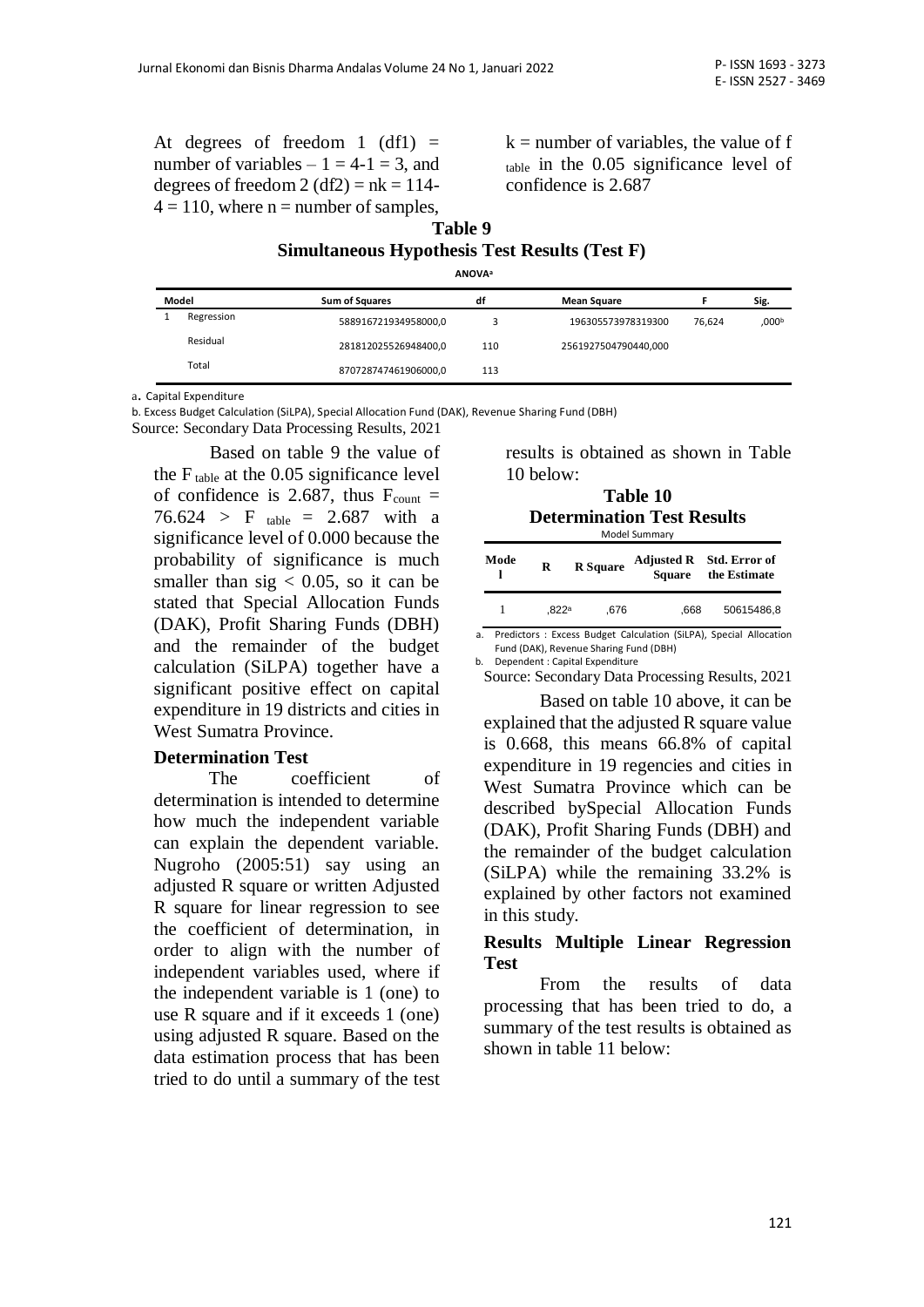|   | <b>Multiple Linear Regression Analysis Results</b><br>Coefficients <sup>a</sup> |                                             |                                            |             |        |      |  |
|---|---------------------------------------------------------------------------------|---------------------------------------------|--------------------------------------------|-------------|--------|------|--|
|   | Model                                                                           | <b>Unstandarized</b><br><b>Coefficients</b> | <b>Standardized</b><br><b>Coefficients</b> |             | t      | Sig. |  |
|   |                                                                                 | В                                           | <b>Std. Error</b>                          | <b>Beta</b> |        |      |  |
| 1 | (Constant)                                                                      | 52723575.59                                 | 12917749.428                               |             | 4.081  | ,000 |  |
|   | Allocation<br>Fund<br>Special<br>(DAK)                                          | .641                                        | ,057                                       | ,638        | 11.302 | ,000 |  |
|   | Revenue Sharing Fund (DBH)                                                      | 2.821                                       | ,435                                       | .392        | 6.484  | ,000 |  |
|   | Remaining Budget Calculation<br>(SiLPA)                                         | ,134                                        | ,095                                       | ,084        | 1.408  | ,162 |  |

**Table 11 Multiple Linear Regression Analysis Results**

a. Dependent Variable: Capital Expenditure

*Source: Secondary Data Processing Results, 2021*

From the data processing that has been carried out, a summary of the test results is obtained as shown in the following multiple linear regression equation:

 $Y = 52723575.59 + 0.641 X1 + 2.821$  $X2 + 0.134 X3 + e$ 

From these equations it can be concluded that:

- a. The constant of 52723575.59 states that if the independent variable Special Allocation Funds (DAK), Profit Sharing Funds (DBH) and the remainder of the budget calculation (SILPA) is 0 or constant, then the capital expenditure in 19 districts and cities in West Sumatra Province is 52723575.59.
- b. Regression coefficient Special allocation fund  $(DAK)(X1)$  is 0.641. The positive sign on this regression coefficient indicates that every increase inSpecial allocation fund (DAK) by 1 unit, it will result in an increase in capital expenditure in 19 regencies and cities in West Sumatra Province by 0.641 with the assumption that other independent variables are fixed.
- c. Regression coefficient Profit sharing fund (DBH) (X2) is 2.821. The positive sign on this regression coefficient indicates that every

increase inProfit sharing fund (DBH) by 1 unit, it will result in an increase in capital expenditure in 19 regencies and cities in West Sumatra Province by 2.821 with the assumption that other independent variables are fixed.

d. Regression coefficient Excess of Budget Calculation (SiLPA) (X3) of 0.134. The positive sign on this regression coefficient indicates that every increase inExcess of Budget Calculation (SiLPA) of units will result in an increase in capital expenditures in 19 regencies and cities in West Sumatra Province by 0.134 with the assumption that other independent variables are fixed.

#### **Discussion**

#### **The Effect of DAK on Capital Expenditure**

Based on table 11 it can be explained that the regression coefficient Special Allocation Fund (DAK) positive slope of 0.641 with t count =  $11.302 > t$ table  $= 1.982$  and a significance value of  $0.000$  (sig  $< 0.05$ ). Based on the above analysis, it is concluded thatSpecial Allocation Fund (DAK) significant positive effect on capital expenditure in 19 districts and cities in West Sumatra Province so that the hypothesis is accepted.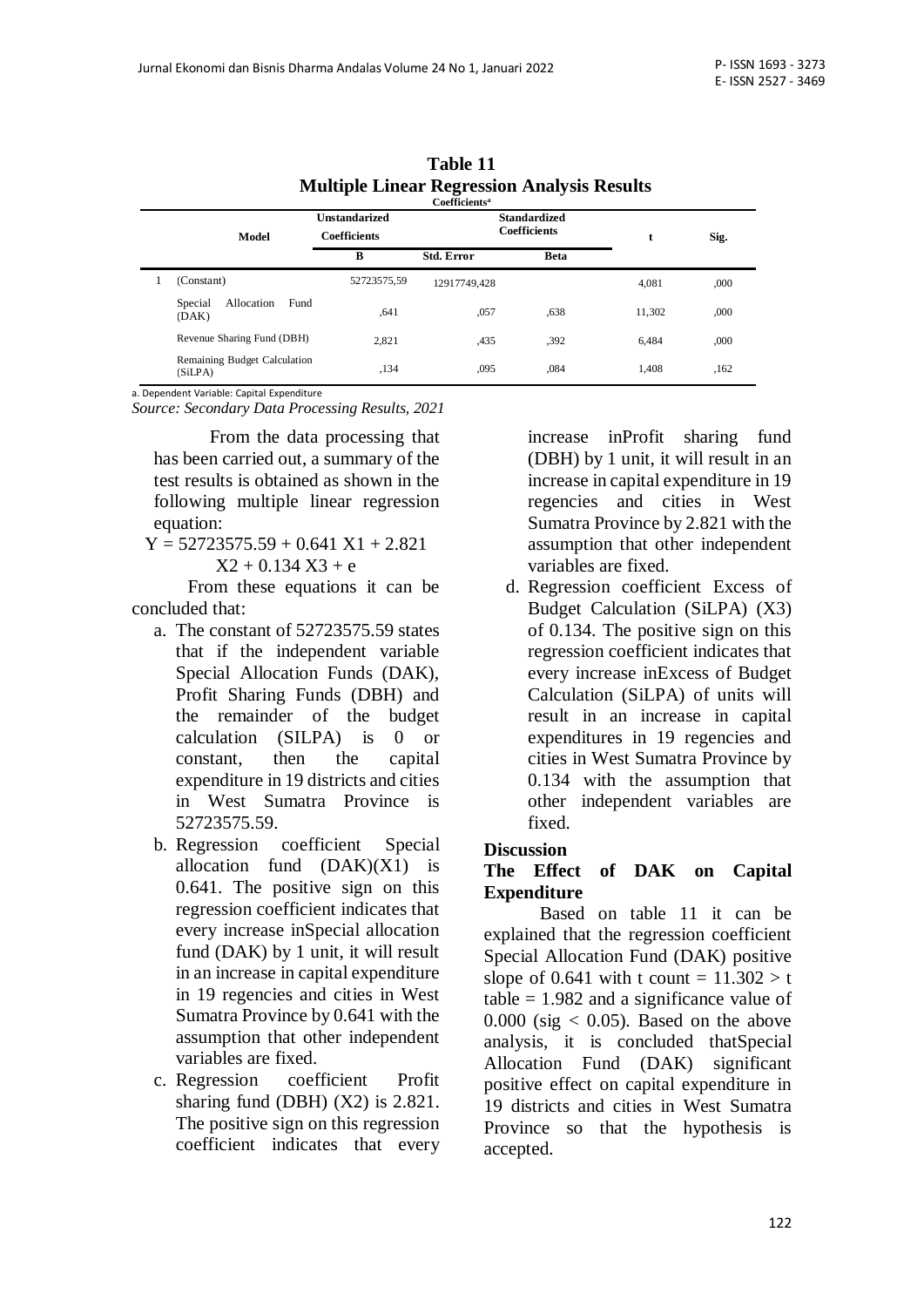Thing This indicates that the size of DAK funds affects the size of funds for capital expenditures. Allocation of Special Allocation Funds provided by the center to local governments to increase regional needs in accordance with national policies and programs that are able to improve infrastructure, facilities and public facilities through capital expenditures.

Results from this study is in line with research conducted by(Juniawan & Suryantini, 2018), (Abid et al., 2018), (Surakhman et al., 2019), (Suryana, 2018), and research (Wandira, 2013)which states that DAK has a significant positive effect on capital expenditures. This influence means that the size of DAK funds affects the size or size of funds for capital expenditures, which later on using DAK is expected to improve public services by realizing them in capital expenditures.

Based on the results of the study, it was found that DAK had a significant effect on capital expenditures. These results explain that district and city governments in the province of West Sumatra that receive large DAK will tend to have large capital expenditures, where on average the largest DAK value is in 2019 of Rp. 209,392,366.68 with regions that have a high value of special allocation funds, one of which is in the district of Padang Pariaman, which has an allocation of funds of Rp. 1,544,717,216.77 or around 9.32% from 2014 – 2019. Meanwhile, the districts and cities in the province of West Sumatra that have the lowest allocation of special allocation funds are in the city of Padang Panjang which only has funds of Rp.306,140,095, - or only 1.85% from  $2014 - 2019$ .

Regional revenues in the form of balancing funds (regional transfers) from the center require the regions to build and prosper their people through proportional

and professional management of regional wealth and building sustainable infrastructure, one of which is budget allocation for the capital expenditure sector. District and city governments in the province of West Sumatra can use the DAK financial balance funds to provide services to the public which are realized through capital expenditures. The use of DAK is directed at investment activities for development, procurement, improvement, and repair of physical facilities and infrastructure with a long economic life, including the procurement of supporting physical facilities.

### **The Effect of DBH on Capital Expenditure**

Based on table 11, it can be explained that the regression coefficient Revenue Sharing Fund (DBH) positive slope of 2.821 with t count =  $6.484 > t$ table  $= 1.982$  and a significance value of  $0.000$  (sig  $< 0.05$ ). Based on the above analysis it is concluded thatRevenue Sharing Fund (DBH) significant positive effect on capital expenditure in 19 districts and cities in West Sumatra Province so that the hypothesis is accepted.

This indicates that the size of the DBH funds has an effect on the size of the funds for capital expenditures. The amount of DBH revenue for a region will certainly increase the APBD by identifying the components of DBH, both tax DBH and SDA DBH, which make positive contributions and will increase regional capital expenditures.

Results This research is in line with research conducted by(Wandira, 2013), (Aditya & Maryono, 2018), (Susanti & Fahlevi, 2016), (Jikwa et al., 2015), and research (Kholidi et al., 2017)which states that DBH has a positive and significant effect on capital expenditures. This effect shows that if there is an increase in the transfer of Revenue Sharing Funds (DBH), it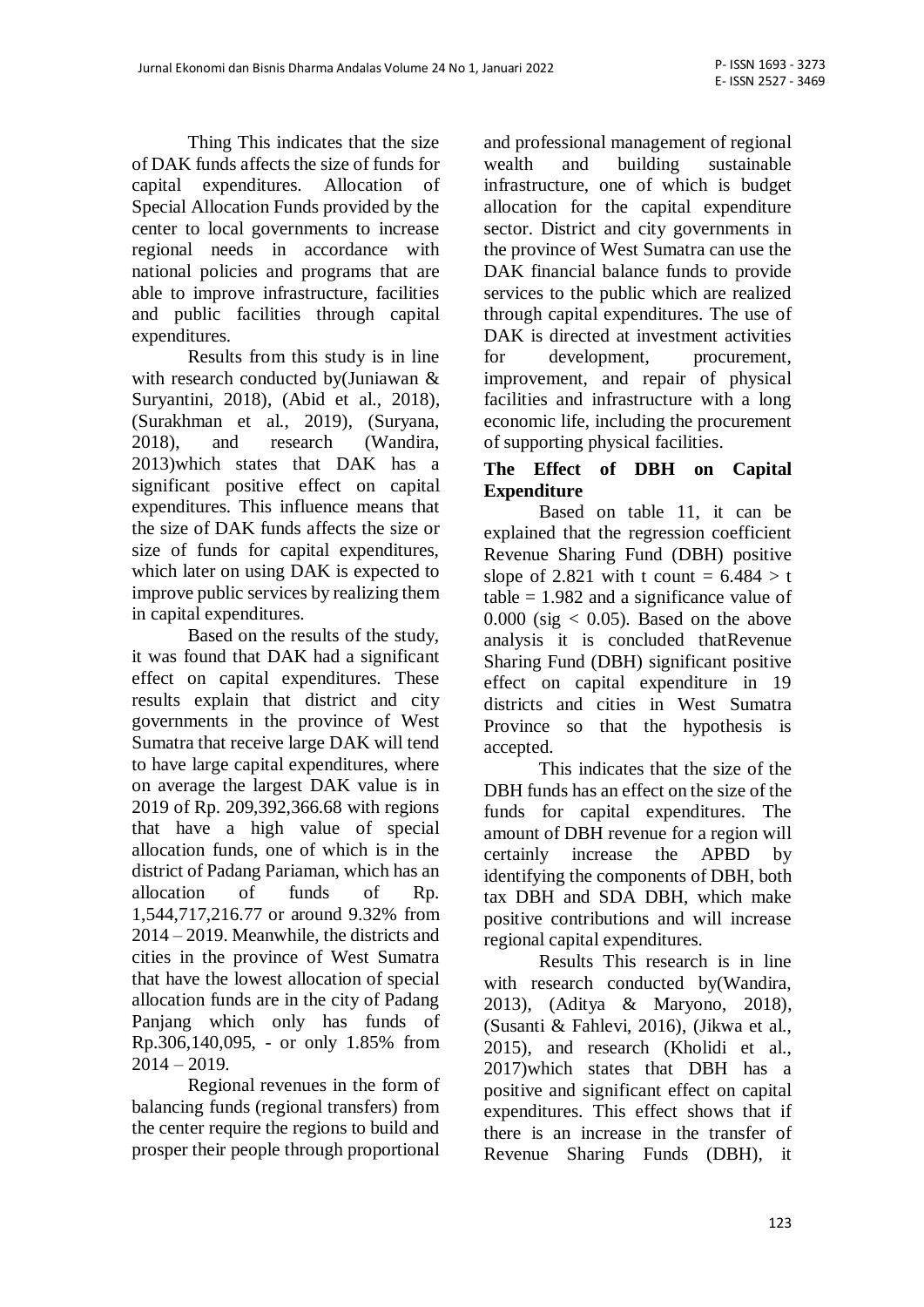indicates an increase in the ability of the regions to make capital expenditures. So that the profit-sharing fund can be said as one of the funds that has the potential for basic capital for regional development.

Based on the results of these tests, it can be concluded that transfer funds through DBH received by districts and cities in the province of West Sumatra have a large and dominant influence on the increase in the allocation of capital expenditures, where on average the largest DBH value was in 2014 amounting to Rp. 22,502,042.84 with areas that have a high value of profitsharing funds, one of which is in the city of Padang, which has an allocation of funds of Rp. 393,962,797.38 or around 17.31% from 2014 – 2019. Meanwhile, districts and cities in the province of West Sumatra that have the lowest allocation of revenue-sharing funds are found in the city of Padang Panjang which only has funds of Rp. 67,655,698.09 or only 2.97% from 2014 – 2019. This can provide an understanding that the higher exploitation of natural resources and revenue through taxes will encourage regional revenues to indirectly be able to have an effect on the amount of revenuesharing transfers and will increase capital expenditures, where DBH is a source of regional income that potential and is one of the basic capital of district and city governments in the province of West Sumatra in obtaining development funds and meeting regional expenditures that are not derived from DAK or SilPA. So that a vertical balance can be realized between the center and the regions by taking into account the potentials that exist in the region with a certain percentage based on the producing area.

## **Effect of SiLPA on Capital Expenditure**

Based on table 11, it can be explained that the regression coefficientExcess of Budget Calculation (SiLPA) positive slope of 0.134 with t count =  $1.408 < t$  table = 1.982 and a significance value of  $0.162$  (sig  $> 0.05$ ). Based on the above analysis it is concluded thatExcess of Budget Calculation (SiLPA) no significant effect on capital expenditure in 19 districts and cities in West Sumatra Province so that the hypothesis is rejected.

This finding shows that infrastructure development for public services is still being carried out even though it is not financed from the SiLPA of the 19 regencies and cities in West Sumatra Province. The fairly large SiLPA indicates that if the government is not right in budgeting regional expenditures, the excess budget should be used to finance capital expenditure activities related to public services..

In addition, the Excess Budget Financing is financing receipts used to cover the budget deficit if the realization of income is smaller than the actual expenditure, to fund the implementation of follow-up activities on direct expenditure expenses (goods and services expenditure, capital expenditure and personnel expenditure) and to fund other obligations up to and including: with the end of the fiscal year that has not been completed. So that not all of the excess Budget Financing is used for full Capital Expenditures because the Excess Budget Financing is also used for other activities that can help a region to cover the factors that cause a budget deficit.

The results of this study are in line with research conducted by (Fahrezi et al., 2020) and research (Talluta et al., 2018) which states that the excess of the Budget Calculation has a positive but not significant effect on capital expenditures. It can be said that not all of the SiLPA is used for capital expenditures because SiLPA is also used for other activities that can help the region to cover the factors that cause the budget deficit.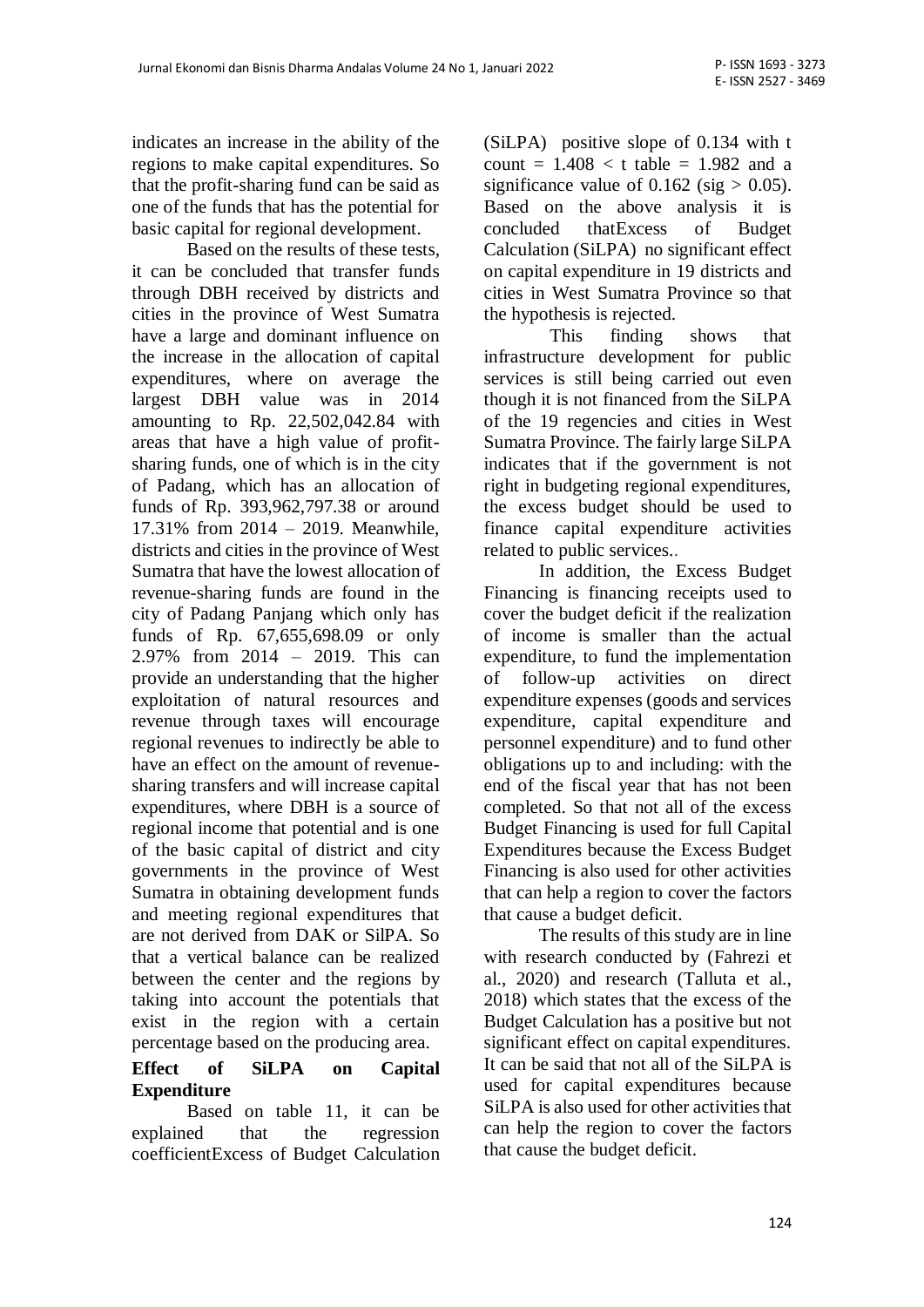Based on the research conducted, the Remaining Budget Calculation can be utilized by districts and cities in West Sumatra Province to maximize development programs in each district and city, where on average the largest SiLPA value was in 2016 of Rp. 129,627,564.53 with the percentage of development of 21.61%. One of the regions that has a high remaining budget calculation is the city of Padang, which has an allocation of Rp. 1,184,335,157.03 or around 11.98% from 2014 – 2019. Meanwhile, the districts and cities in the province of West Sumatra that have the lowest allocation of the remainder in the calculation of the budget are found in the Dharmasraya Regency which only has funds of Rp. 162,497,145.14 or only 1.64% from 2014 – 2019. This SiLPA has an influence on the allocation of APBD for the next period, because SiLPA will be used to balance the budget by covering financing expenditures, although it is not very influential, but SiLPA still affects the development of capital expenditures in districts and cities in the province of West Sumatra, one of which is by focusing on development clean water infrastructure, construction of waterways, rehabilitation of damaged roads, and others, although in small numbers. The remaining funds obtained by the regional government are the remaining more than the calculation of the budget to finance development programs or public needs. This proves that although SiLPA is not the dominant factor affecting capital expenditure, it is in terms of planning and budgeting activities.

SiLPA describes an indicator that describes the efficiency of government spending. SiLPA is an indicator of efficiency, because SiLPA will be formed if there is a surplus in the APBD and positive net financing occurs, where the revenue component is greater than the financing expenditure component. The previous year's SiLPA, which was financing receipts, was used to cover the budget deficit if the actual income was less than the actual expenditure, as well as to fund the implementation of followup activities at the expense of capital expenditures and to fund other obligations such as debts and so on which had not been completed by the end of the fiscal year, so that the figure SiLPA is equal to zero.

### **Effect of DAK, DBH and SiLPA together on Capital Expenditure**

Based on table 4.5 the value of the F table at the 0.05 significance level of confidence is 2.687, thus F count  $=$  $76.624 > F$  table = 2.687 with a significance level of 0.000 because the probability of significance is much smaller than sig  $< 0.05$ , it can be said that Special Allocation Funds (DAK), Profit Sharing Funds (DBH) and the remainder of the budget calculation (SiLPA) together have a significant positive effect on capital expenditures.

This indicates that the size of the special allocation funds, profit sharing funds, and the remaining budget calculations simultaneously affect the size of the funds for capital expenditures. The amount of revenue from special allocation funds, profit-sharing funds, and the remainder of the calculation of a regional budget if it increases will certainly increase the allocation of funds for capital expenditures, on the other hand if the special allocation funds, profitsharing funds, and the rest of the budget calculations experience a decrease, it will also have an impact. decrease in the allocation of funds for capital expenditures.

This research is in line with research conducted by(Mentayani & Rusmanto, 2013) and research conducted by (N. Sari et al., 2018)which examines several factors that have an impact on capital expenditures, where together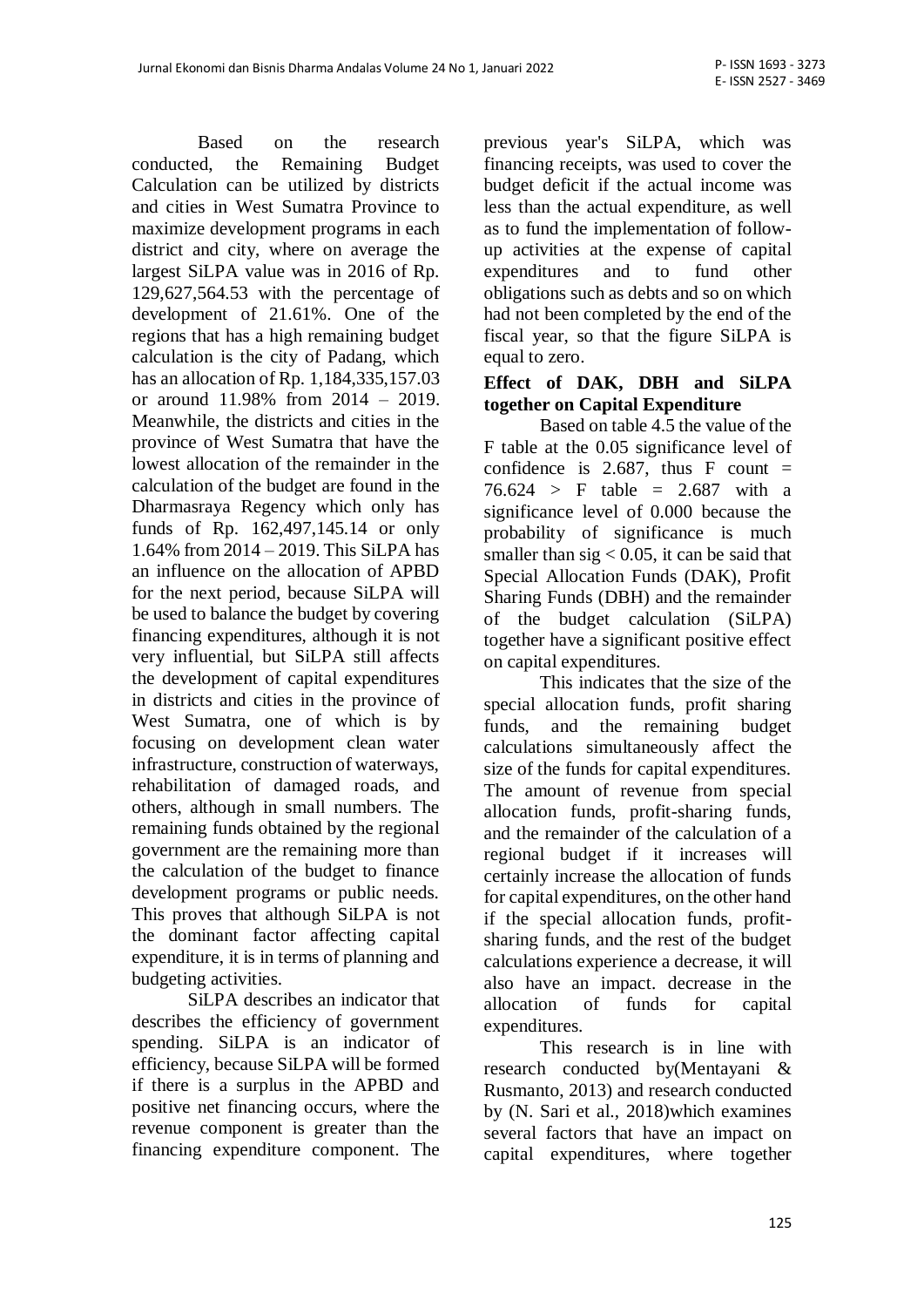(simultaneously) all variables, namely special allocation funds, profit sharing funds and the rest of the budget calculations have an impact on the development of capital expenditures.

Based on this research, we can see that if there is an increase in special allocation funds, revenue-sharing funds and the rest of the budget calculations together, it will have an impact on increasing capital expenditures in 19 districts and cities in the province of West Sumatra. Vice versa if there is a decrease in funds from special allocation funds, profit sharing funds and the remaining excess of the budget calculation, it will also result in a decrease in the funds allocated for capital expenditures. The three independent variables were able to explain changes in capital expenditure in cities and districts in the province of West Sumatra by 66.8% while the remaining 33.2% was influenced by other variables not included in this study.

The partiality of the district and city governments in the province of West Sumatra towards improving public services by providing adequate facilities and infrastructure through the optimal allocation of funds for the capital expenditure budget will be optimal if balanced with regional financial capabilities. Efforts to increase regional fiscal capacity can be carried out by managing and increasing and optimizing revenues from balancing funds or transfer funds from the central government, namely in the form of special allocation funds and profit sharing funds and by optimally utilizing the remaining excess of the previous year's budget calculations to close the fiscal gap.

This indicates that the addition of special allocation funds, additional revenuesharing funds and an increase in the remaining budget over budget calculations from the basic assumptions affect changes in capital expenditures in the fields of education, health, and public works. In Pemdagri No.13/2006 it is emphasized that budgeting for expenditures must be supported by ensuring that sufficient funds are received.

#### **CONCLUSION**

Based on the results of a study on the effect of the Special Allocation Fund, Revenue Sharing Fund, and the Remaining Budget calculation, it shows that together they have a significant positive effect on Capital Expenditures in 19 districts and cities in West Sumatra Province, while the Special Allocation Fund, Revenue Sharing Fund in general Partial also has a significant positive effect on capital expenditures in 19 districts and cities in West Sumatra Province.

#### **ACKNOWLEDGMENTS**

Thanks to my supervisor and all support from STIE KBP Padang, who gave my chance to finish my article and bring them to journal. To BPS (Badan Pusat Statistik) many thanks also that gave my all data that i need to finish this research.

#### **REFERENCES**

- Abid, M., Rahayu, S., & Aminah, W. (2018). Pengaruh Pendapatan Asli Daerah, Dana Alokasi Umum,dan Dana Alokasi Khusus Terhadap Realisasi Anggaran Belanja Modal (Studi empiris pada Kabupaten/Kota di Provinsi Jawa Tengah Periode 2014-2015). *E-Proceeding of Management*, *5*(1), 753–759.
- Aditya, D. M. E., & Maryono. (2018). Pengaruh Pendapatan Asli Daerah, Dana Alokasi Umum, Dana Alokasi Khusus, Dana Bagi Hasil Terhadap Belanja Modal (Studi Pada Provinsi/Wilayah Kalimantan dan Sulawesi). *Prosiding SENDI\_U*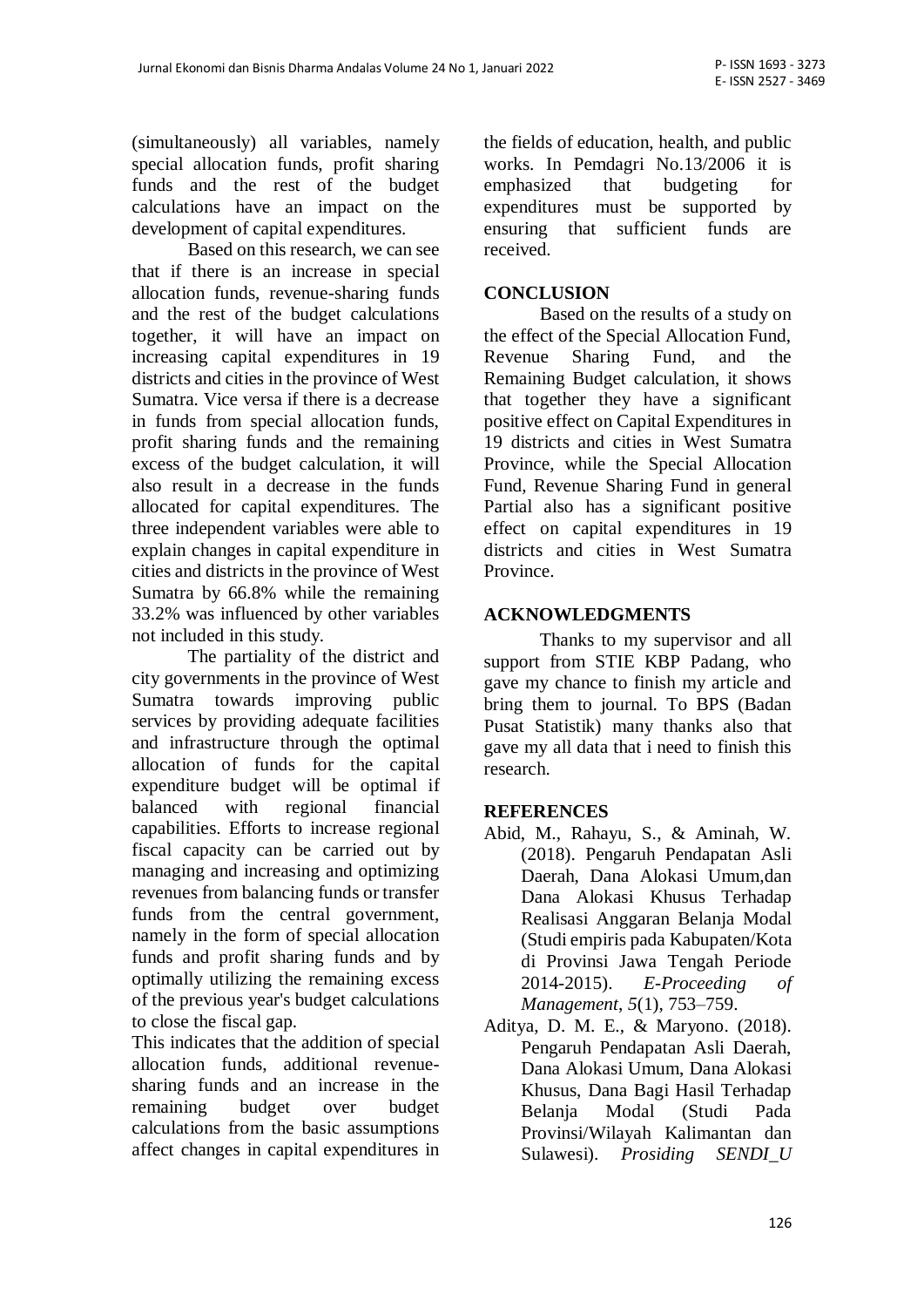*2018*, *33*, 631–639.

- Arifah, Noor, A., & Haryanto. (2019). Analisis Pengaruh Sisa Anggaran, Pendapatan Asli Daerah dan Dana Perimbangan Terhadap Belanja Modal di Kabupaten/Kota Provinsi Jawa Tengah Tahun 2013 - 2017. *Diponegoro Journal of Accounting*,  $8(2)$ ,  $1-8$ . https://doi.org/10.1017/CBO978110 7415324.004
- Erlina, Rambe, O. S., & Rasdianto. (2015). *Akuntansi Keuangan Daerah Berbasis Akrual*. Salemba Empat.
- Fahrezi, F., Hasanah, N., & Ulupui, I. G. K. A. (2020). *Pengaruh Pendapatan Asli Daerah, Dana Alokasi Umum, dan Sisa Lebih Pembiayaan Anggaran Terhadap Belanja Modal*. *1*(2), 141–157.
- Ghozali, I. (2011). *Analisis Multivariate Dengan Proses SPSS*. Badan Penerbit Universitas Diponegoro.
- Halim, A. (2008). *Akuntansi Sektor Publik; Akuntansi Keuangan Daerah, (Edisi Ketiga)* (Edisi keti). Salemba Empat.
- Halim, A. (2014). *Manajemen Keuangan Sektor Publik: Problematika Penerimaan dan Pengeluaran Pemerintah*. Jakarta: Salemba Empat.
- Halim, A., & Kusufi, S. (2012). *Akuntansi Sektor Publik; Teori, Konsep, dan Aplikasi*. Salemba Empat.
- Hidayat, F. M. (2013). Analisis Pengaruh Kinerja Keuangan Daerah Terhadap Alokasi Belanja Modal ( Studi pada Kabupaten dan Kota di Jawa Timur ). *Jurnal Ilmiah Universitas Brawijaya*.
- Ibrahim, Y. (2003). *Studi Kelayakan Bisnis*. Rineka Cipta.
- Indriantoro, N., & Bambang Supomo. (1999). *Metodologi Penelitian dan Bisnis*. BPFE Yogyakarta.
- Jensen, M. C., & Meckling, W. H. (1976). Theory Of The FIRM: Managerial Behavior, Agency Costs and Ownership Structure. *Journal Of Financial Economics*, *72*(3), 305– 360. https://doi.org/10.1177/0018726718 812602
- Jikwa, E., Salle, A., & Layuk, P. K. A. (2015). Pengaruh Pendapatan Transfer Dan SiLPA Terhadap Belanja Modal di Kabupaten Mamberamo Tengah. *Keuda*, *2*(2),  $1-17.$ https://doi.org/10.1111/j.1365-

2621.2007.01616.x

- Juniawan, M. A., & Suryantini, N. P. S. (2018). Pengaruh PAD, DAU dan DAK Terhadap Belanja Modal Kota Dan Kabupaten Di Provinsi Bali. *E-Jurnal Manajemen Universitas Unud*, *7*(3), 1255–1281. https://doi.org/10.24843/ejmunud.2 018.v7.i03.p05
- Kholidi, A., Zamzami, H., & Machpudin, A. (2017). Pengaruh Pendapatan Asli Daerah (PAD), Dana Alokasi Umum (DAU), Dana Alokasi Khusus (DAK) dan Dana Bagi Hasil (DBH) Terhadap Alokasi Belanja Modal (Studi Pada Pemerintah Kabupaten/Kota di Provinsi Jambi Tahun 2009 - 2014). *Jurnal Akuntansi Dan Keuangan Unja*, *2*(1), 59–76.
- Kurniawan, A. (2014). *Metode Riset untuk Ekonomi dan Bisnis Teori, Konsep, dan Praktik Penelitian Bisnis (Dilengkapi Perhitungan Pengolahan Data dengan IBM SPSS 22,0)*. Alfabeta.
- Kusnandar, & Siswantoro, D. (2012). Pengaruh Dana Alokasi Umum, Pendapatan Asli Daerah, Sisa Lebih Pembiayaan Anggaran Dan Luas Wilayah Terhadap Belanja Modal. *SNA XV Banjarmasin*, *32*, 1–20.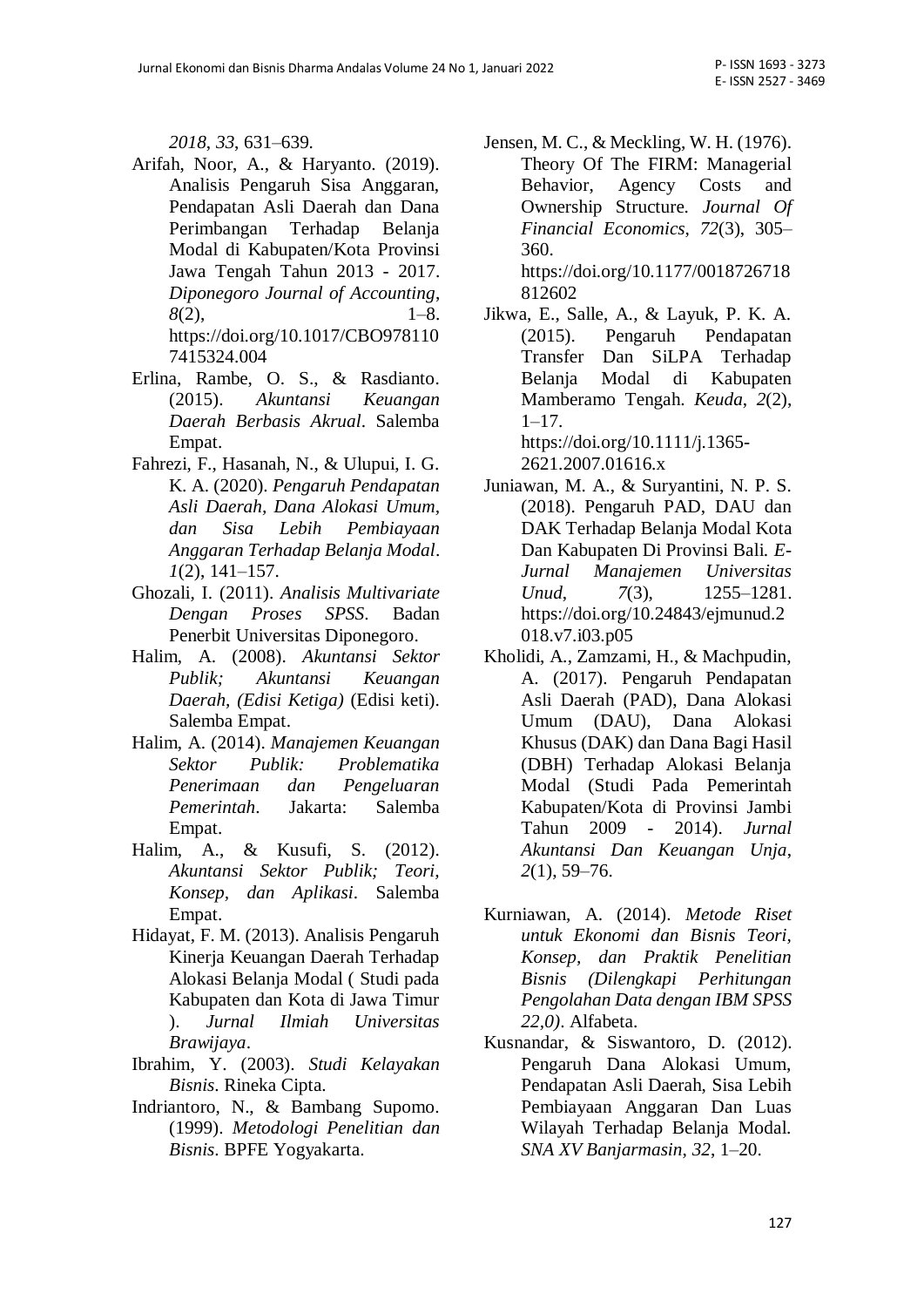- Maulina, I., Nadirsyah, & Darwanis. (2017). Pengaruh Sisa Lebih Anggaran Dan Pendapatan Asli Daerah Terhadap Perubahan Belanja Modal Studi pada Dinas Pekerjaan Umum Kabupaten/Kota Provinsi Aceh tahun 2013-2015. *Jurnal Ekonomi Manajemen & Bisnis -*, *18*(2), 191–196.
- Mentayani, I., & Rusmanto. (2013). Pengaruh Pendapatan Asli Daerah, Dana Alokasi Umum dan Sisa Lebih Pembiayaan Anggaran Terhadap Belanja Modal Pada Kota dan Kabupaten di Pulau Kalimantan. *Jurnal Infestasi*, *9*(2), 91–102.
- Nugroho, B. A. (2005). *Strategi Jitu Memilih Metode Statistik Penelitian dengan SPSS*. Andi.
- Rejeki, S. D., Basri, H., & Arfan, M. (2019). Pengaruh Pendapatan Asli Daerah, dan Alokasi Umum, Dana Otonomi Khusus, dan Sisa Lebih Penggunaan Anggaran Tehadap Belanja Modal Pada Fungsi Kesehatan. *Jurnal Perspektif Ekonomi Darussalam*, *5*(2), 183– 198.
- Saragih, J. P. (2003). *Desentralisasi Fiskal dan Keuangan Daerah dalam Otonomi*. Ghalia Indonesia.
- Sari, D. G. Y. A., Kepramareni, P., & Novitasari, N. L. G. (2017). Pengaruh Pertumbuhan Ekonomi, Pendapatan Asli Daerah, Dana Perimbangan dan Sisa Lebih Pembiayaan Anggaran Terhadap Alokasi Belanja Modal Kabupaten/Kota se- Bali. *Jurnal KRISNA: Kumpulan Riset Akuntansi;*, *9*(1), 15–29. https://doi.org/10.22225.KR.9.1.32 5.15-29
- Sari, N., Djuanda, G., & Sarwani. (2018). Pengaruh Dana Perimbangan, Dana Sisa Lebih Perhitungan Anggaran (SiLPA) dan Pendapatan Asli Daerah Terhadap Belanja Modal

Dan Dampaknya Pada Pertumbuhan Ekonomi. *Jurnal Riset Manajemen Dan Bisnis (JRMB) Fakultas Ekonomi UNIAT*, *3*(1), 91–100. https://doi.org/10.36226/jrmb.v3i1. 92

- Sugiyono. (2014). *Metode Penelitian Bisnis (Pendekatan Kuantitatif, Kualitatif dan R &D).* Alfabeta.
- Surakhman, A., Djazuli, A., & Choiriyah. (2019). Pengaruh Dana Alokasi Umum (DAU), Dana Alokasi Khusus (DAK) dan Pendapatan Asli Daerah (PAD) Terhadap Belanja Modal Pemerintah Kota Palembang. *Jurnal Manajemen, Bisnis Dan Akuntansi*, *7*(2), 150–166.
- Suryana. (2018). Pengaruh Pendapatan Asli Daerah (PAD), Dana Alokasi Umum (DAU), Dana Alokasi Khusus (DAK) Terhadap Belanja Modal. *Jurnal Ilmu Manajemen & Bisnis ISSN :2337-411X*, *9*(2), 67– 74.
- Susanti, S., & Fahlevi, H. (2016). Pengaruh Pendapatan Asli Daerah, Dana Alokasi Umum, dan Dana Bagi Hasil Terhadap Belanja Modal (Studi Pada Kabupaten/Kota di Wilayah Aceh). *Jurnal Ilmiah Mahasiswa Ekonomi Akuntansi (JIMEKA)*, *1*(1), 183–191.
- Syukri, M., & Didiharyono. (2018). Pengaruh PAD, Dana Perimbangan dan PMA Terhadap Tingkat Kemajuan Daerah Kabupaten dan Kota di Provinsi Sulawesi Selatan. *Masagena*, *13*(1), 525–534. https://doi.org/10.1017/CBO978110 7415324.004
- Syukri, Muhammad, & Hinaya, H. (2019). Pengaruh Pertumbuhan Ekonomi, Pendapatan Asli Daerah, Dana Alokasi Umum Dan Dana Alokasi Khusus Terhadap Anggaran Belanja Modal Kabupaten & Kota Provinsi Sulawesi Selatan. *JEMMA |*